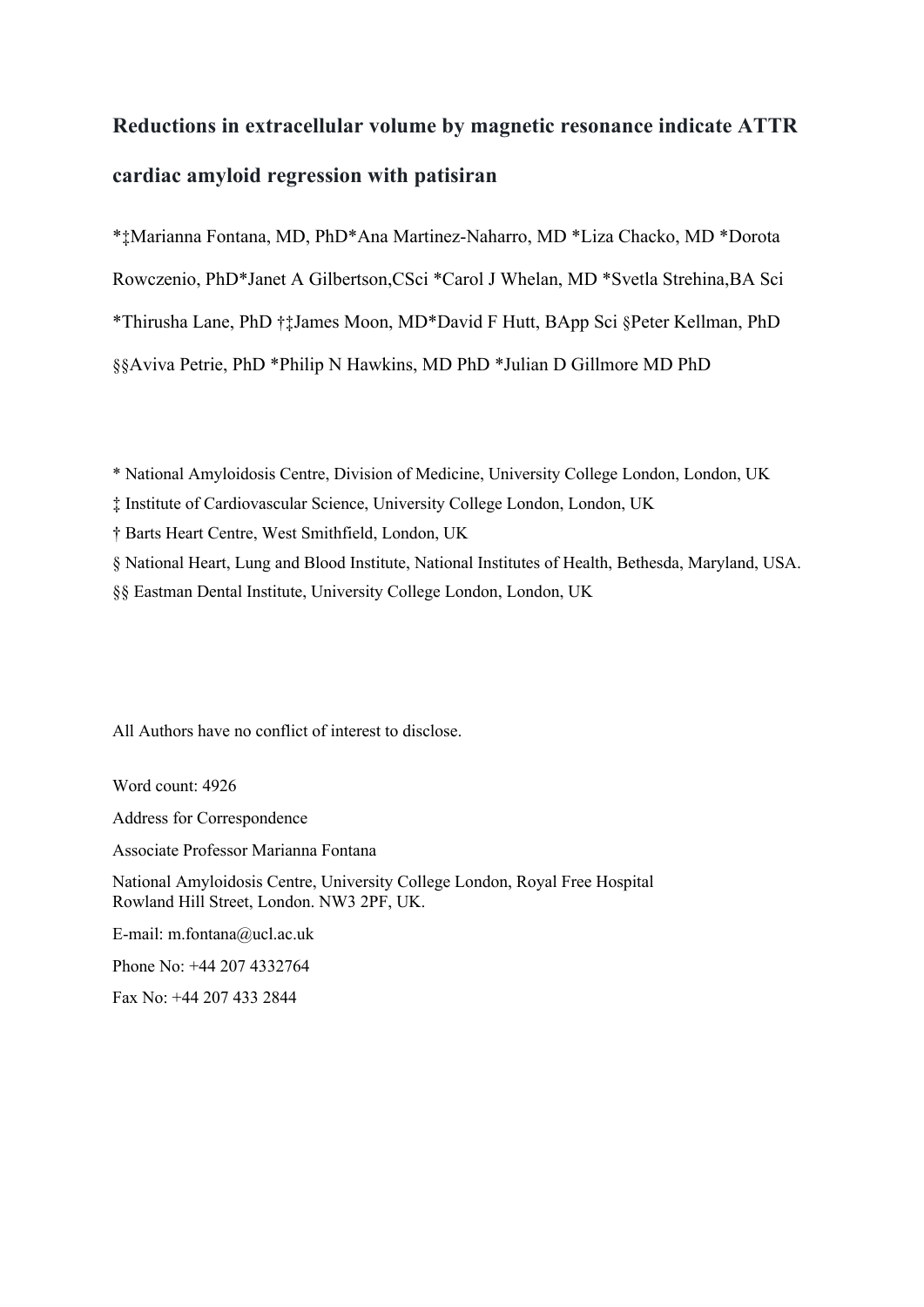#### **ABSTRACT**

**Background:** Administration of patisiran, a TTR-specific small interfering RNA (siRNA), has been shown to benefit neuropathy in patients with hereditary transthyretin (ATTR) amyloidosis but its effect on cardiomyopathy (ATTR-CM) remains uncertain.

**Objectives:** To determine the effect of patisiran on the cardiac amyloid load as measured by cardiac magnetic resonance (CMR) and extracellular volume (ECV) mapping in ATTR-CM.

**Methods:** Patisiran was administered to 16 patients with hereditary ATTR-CM who underwent protocolized assessments at the UK National Amyloidosis Centre, 12 of whom received concomitant diflunisal as a 'TTR stabilising' drug. Patients underwent serial monitoring with CMR, echocardiography, cardiac biomarkers, bone scintigraphy and 6-minute walk test (6MWT). The findings were compared with 16 patients who were retrospectively group matched on the basis of amyloid type and ECV-CMR.

**Results:** Patisiran was well tolerated. Median serum TTR knockdown among treated patients was 86% (IQR 82-90%); 82% cases showed >80% knockdown. Patisiran was typically associated with a reduction in ECV (adjusted mean difference between groups -6.2% [95% CI -9.5% to -3.0%];  $p=0.001$ ) and accompanied by a fall in NT-proBNP (adjusted mean difference between groups -1342 ng/L [95% CI -2363 to -321]; p=0.012) and an increase in 6MWT distance (adjusted mean difference between groups 168 meters [95% CI 57 to 2800]; p=0.004) after 12 months of therapy as well as a median reduction in cardiac uptake by bone scintigraphy of 19.6% (IQR 9.8-27.1%).

**Conclusions:** Reductions in ECV by CMR provide evidence for ATTR cardiac amyloid regression in a proportion of patients receiving patisiran.

**Keywords:** ATTR, amyloidosis, patisiran, RNAi

# **LIST OF ABBREVIATIONS**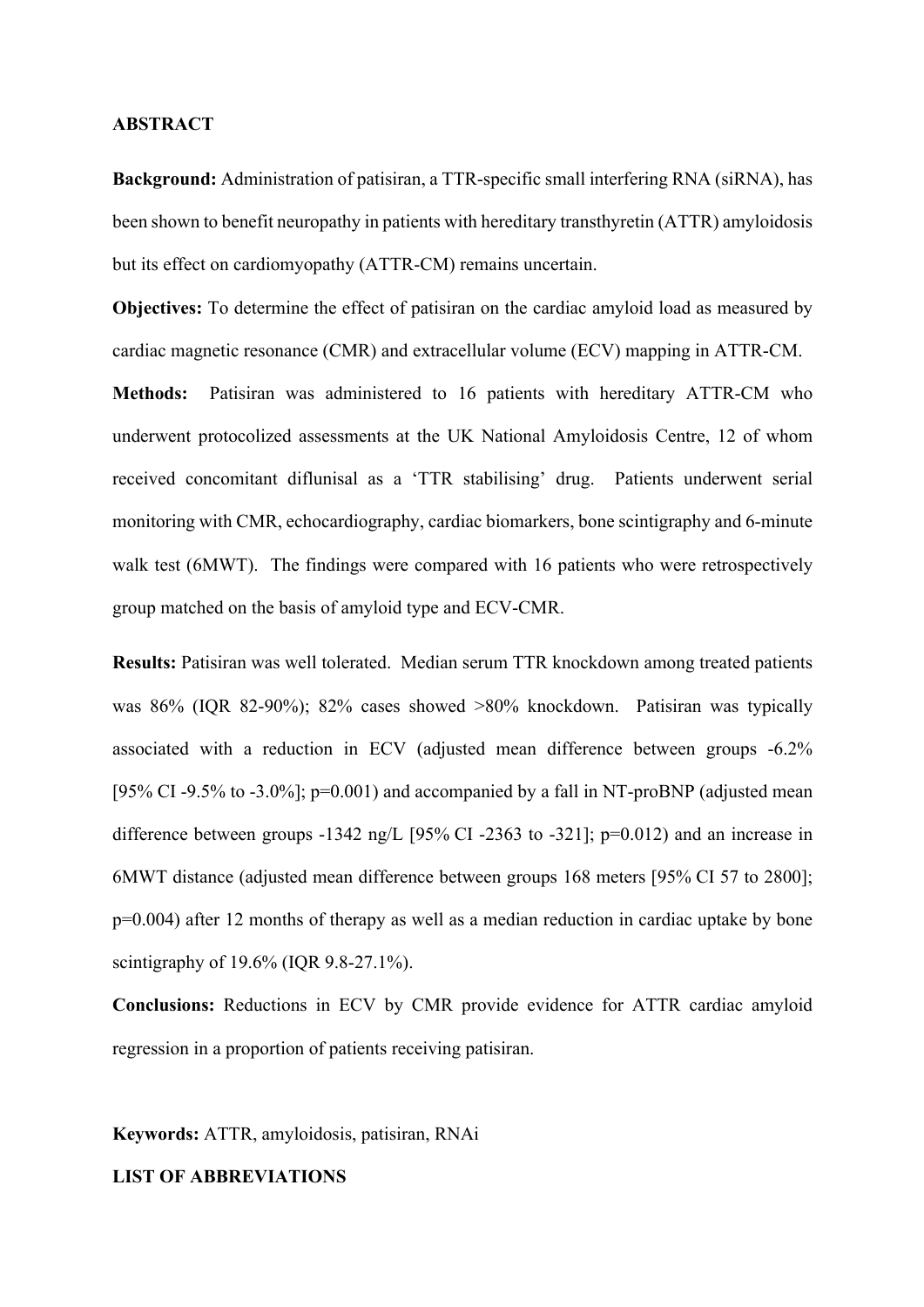ATTR amyloidosis: Transthyretin amyloidosis ATTR-CM: Transthyretin cardiomyopathy CMR: Cardiac magnetic resonance ECV: Extracellular volume 6MWT: 6 minute walking test LGE: Late gadolinium enhancement LVH: Left ventricular hypertrophy NT-proBNP: N-terminal pro-brain natriuretic peptide DPD: 99mTc-3,3-diphosphono-1,2-propanodicarboxylic acid EAP: early access programme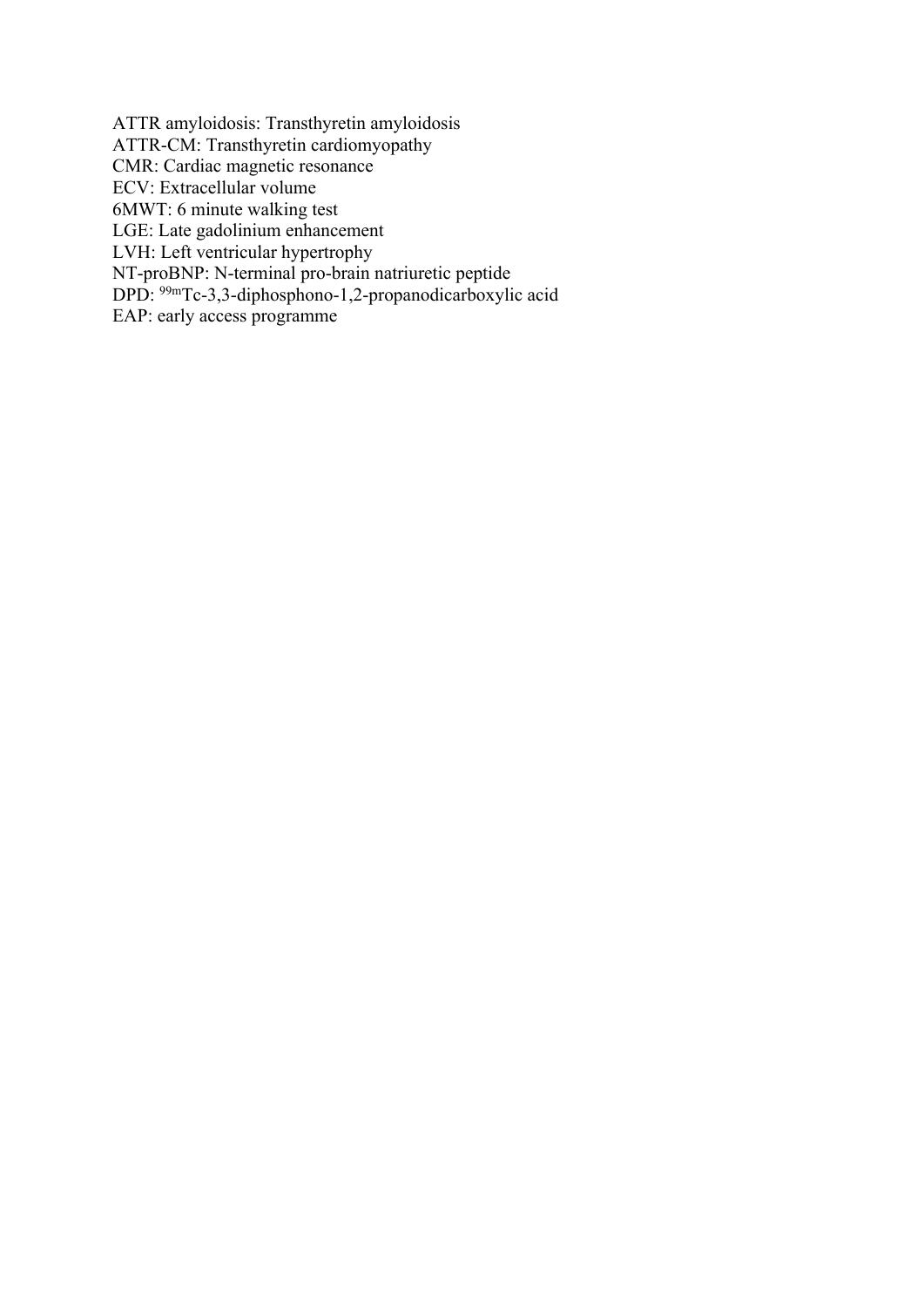#### **INTRODUCTION**

Cardiac transthyretin amyloidosis (ATTR-CM), in which amyloid deposits are derived from plasma transthyretin, is an under-recognized cause of heart failure. Until recently, ATTR-CM was untreatable and inexorably progressive. However, therapy with tafamidis, a TTR stabilizer, was recently shown to be associated with slowing of disease progression, improved survival and a reduction in hospitalizations among patients with ATTR-CM (1). Other drugs also show promise in ATTR amyloidosis. Diflunisal, another TTR stabilizer (2), along with two novel TTR gene 'silencers', the small interfering RNA (siRNA) patisiran (3) and the antisense oligonucleotide inotersen (4), have all been shown in randomized placebo-controlled trials to slow, halt or indeed improve neuropathy (ATTR-PN) in patients with hereditary ATTR amyloidosis; some are currently being tested in ATTR-CM in phase 3 clinical trials

However, the efficacy and specific mechanism of action of these disease-modifying therapies on the myocardium in ATTR-CM remain uncertain. Furthermore, since no markers of treatment response have been identified, patients who fail to respond to treatment, cannot be identified. There is therefore a need to identify markers of treatment response at a myocardial level. Serum concentration of N-terminal pro-brain natriuretic peptide (NT-proBNP) and echocardiographic parameters are the most commonly used clinical tools for assessing cardiac response to therapy in amyloidosis, but neither directly quantifies the amyloid burden. At diagnosis, both NT-proBNP and myocardial strain predict prognosis in ATTR-CM (5) but they represent processes downstream of amyloid deposition. Furthermore, NT-proBNP concentration is confounded by renal impairment, fluid overload and neurohormonal activation (5,6) and myocardial strain is not well standardized and affected by changes in cardiac preload and afterload. Cardiovascular magnetic resonance (CMR) with tissue characterization is a sensitive tool for characterizing myocardial amyloid deposits. Cardiac magnetic resonance (CMR) can visualize, with late gadolinium enhancement (LGE), and measure, with T1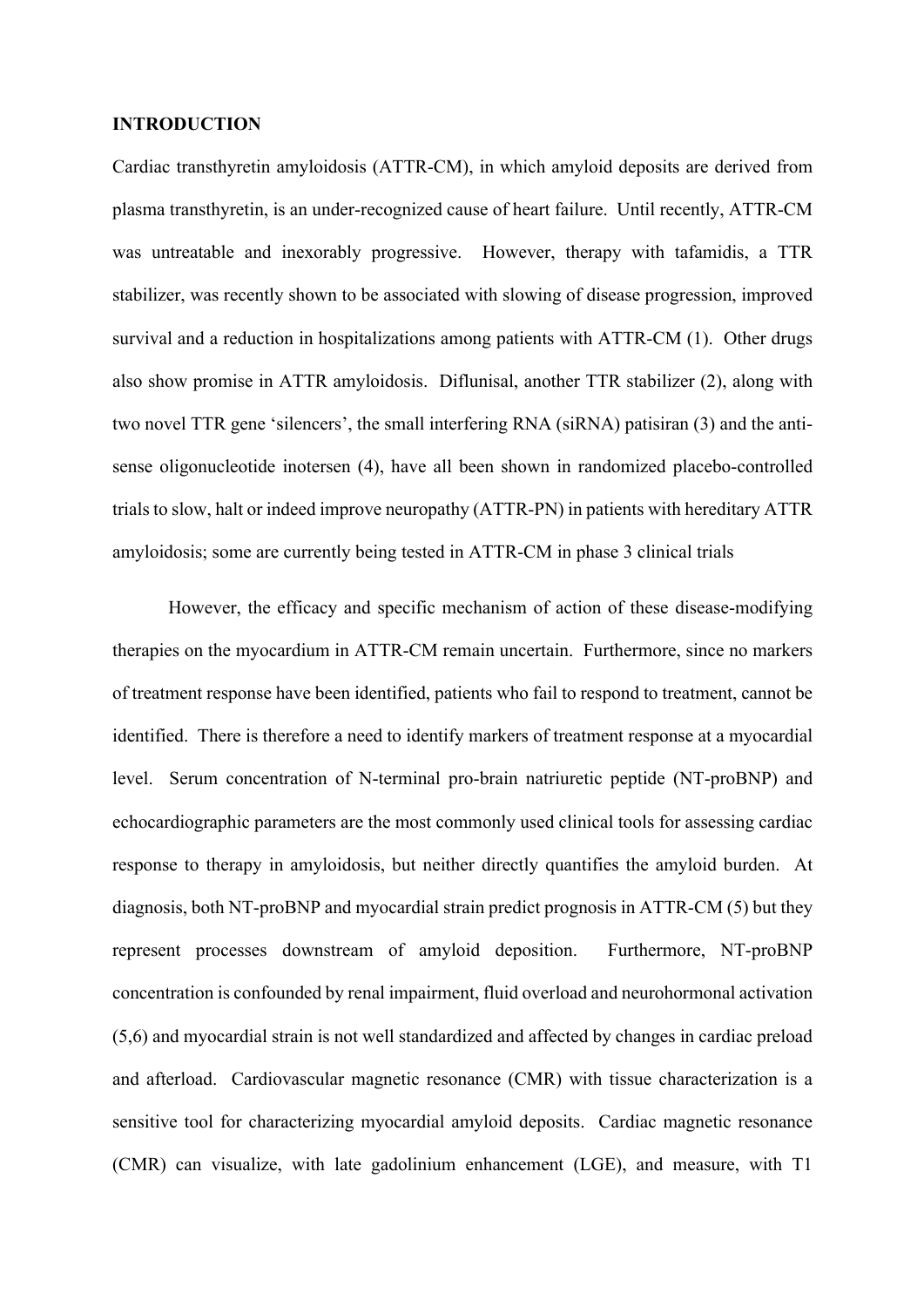mapping, the continuum of cardiac amyloid deposition (7,8). The extent of LGE and the elevation in native T1 and extracellular volume (ECV) correlate with amyloid burden and provide incremental information on outcome (7,9,10). It is postulated that the novel diseasemodifying therapies reduce the rate of accumulation of new ATTR amyloid which, in the context of a constant rate of amyloid clearance, may result in overall amyloid regression, but this remains unproven.

We sought to determine the effect of patisiran on cardiac amyloid load as measured by cardiac magnetic resonance (CMR) and extracellular volume (ECV) mapping in ATTR-CM.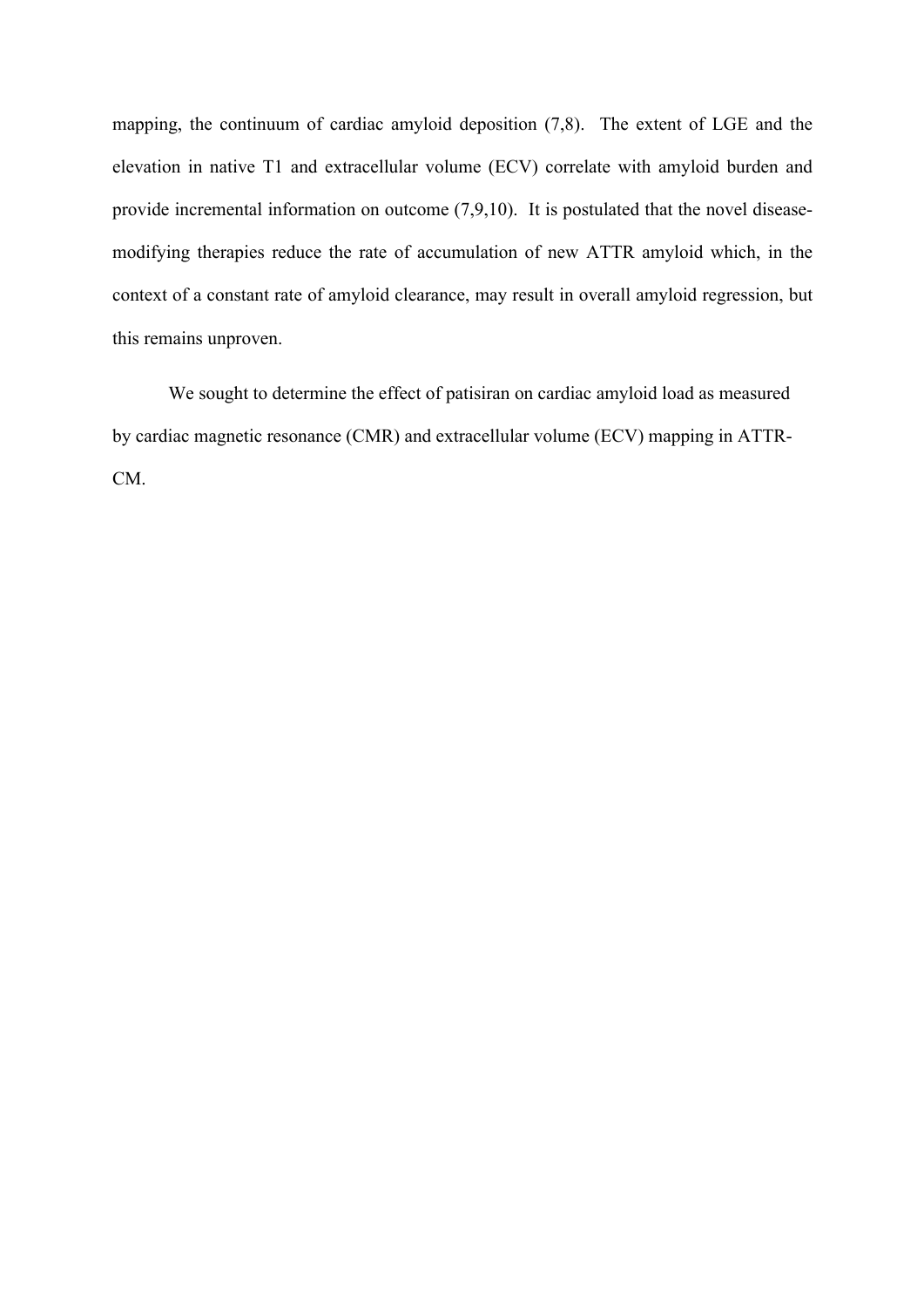#### **METHODS**

# **Patients**

All patients with hereditary ATTR amyloidosis, enrolled into a UK patisiran Early Access Programme (EAP) between July 2017 and November 2018, were invited to participate in a prospective protocolized clinical follow-up programme comprising comprehensive investigations and functional assessments at commencement of therapy and on an annual basis thereafter including routine biochemistry, cardiac biomarkers, measurement of TTR concentration, echocardiography, CMR, <sup>99m</sup>Technetium (<sup>99m</sup>Tc) labelled 3,3-diphosphono-1,2propanodicarboxylic acid (DPD) scintigraphy and 6-minute walk test (6MWT). Diagnosis of ATTR-CM was established in all cases on the basis of accepted diagnostic criteria (11,12), and all patients underwent sequencing of the TTR gene.

All patients received 0.3 mg/kg patisiran by infusion every 3 weeks. Two patients had no evidence of ATTR-CM, 7 patients had permanent pacemakers in situ and 3 patients refused the protocolized assessments. Analyses were conducted in the remaining 16 patients, 12 of whom received concomitant diflunisal, a TTR stabilizing drug, at a dose of 250 mg twice daily, throughout the duration of assessment. The findings at 12 months were compared with 16 patients who were retrospectively group matched with treated patients on the basis of amyloid type and cardiac amyloid burden at baseline (ECV by CMR),but did not receive diseasemodifying therapy.

Patients were managed in accordance with the Declaration of Helsinki and provided written informed consent with approval from the Royal Free Hospital ethics committee (ref: 06/Q0501/42).

# **Echocardiography**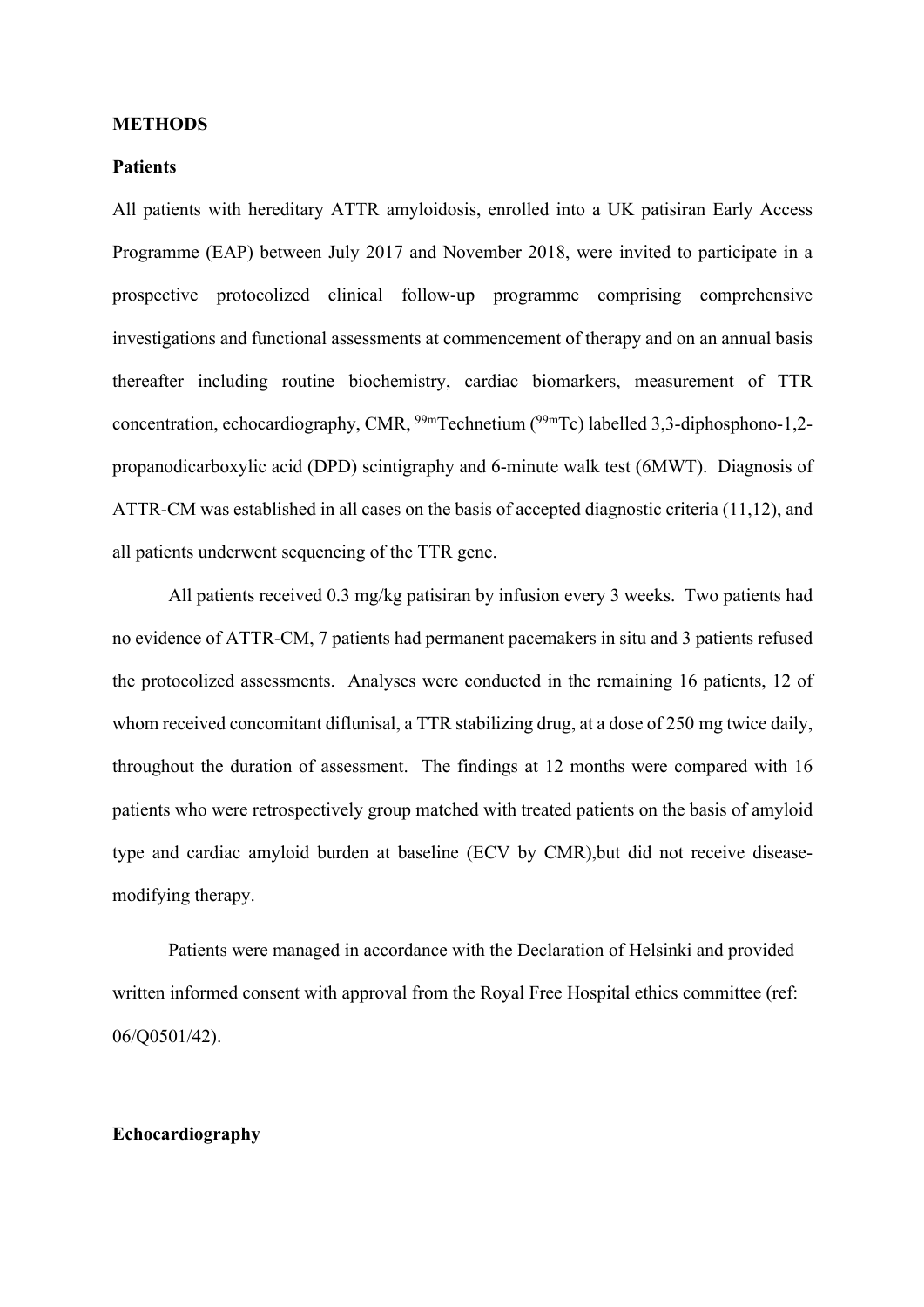All echocardiograms were reviewed by experienced operators blinded to the therapy and analysed as previously described (13).

#### **CMR protocol and image analysis**

All participants underwent standard CMR on a 1.5-T clinical scanner (Aera, Siemens Healthcare, Erlangen, Germany). A standard volume and LGE study was performed. The gadolinium-based contrast agent used was 0.1 mmol/kg gadoterate meglumine. LGE imaging was acquired with magnitude reconstruction and phase sensitive inversion recovery (PSIR) reconstruction in all patients. For native T1 and post-contrast mapping, basal, mid and apical ventricular short-axis and 4-chamber long-axis images were acquired by the modified Look-Locker inversion recovery (MOLLI) after regional shimming before the administration of contrast, as previously described in literature (see supplemental material for sequence details) (14). At fifteen minutes after the bolus of gadoterate meglumine and standard LGE imaging (standard fast low-angle shot inversion recovery or balanced steady-state free-precession sequence with magnitude reconstruction and PSIR reconstruction), the T1 measurement was repeated with the MOLLI sequence and inline extracellular volume maps (ECV) were automatically generated (15).

All CMR images and maps were analyzed offline and blinded to therapy. The endoand epicardial borders were manually delineated for each basal, mid-ventricular and apical short-axis T1 map and T1 and ECV values for the segmented myocardium were subsequently averaged. A change in ECV was defined as an absolute increase or decrease of more than 0.03. The LGE pattern was classified into characteristic for cardiac amyloidosis and negative for cardiac amyloidosis.

# **99mTc-DPD bone scintigraphy protocol and image analysis**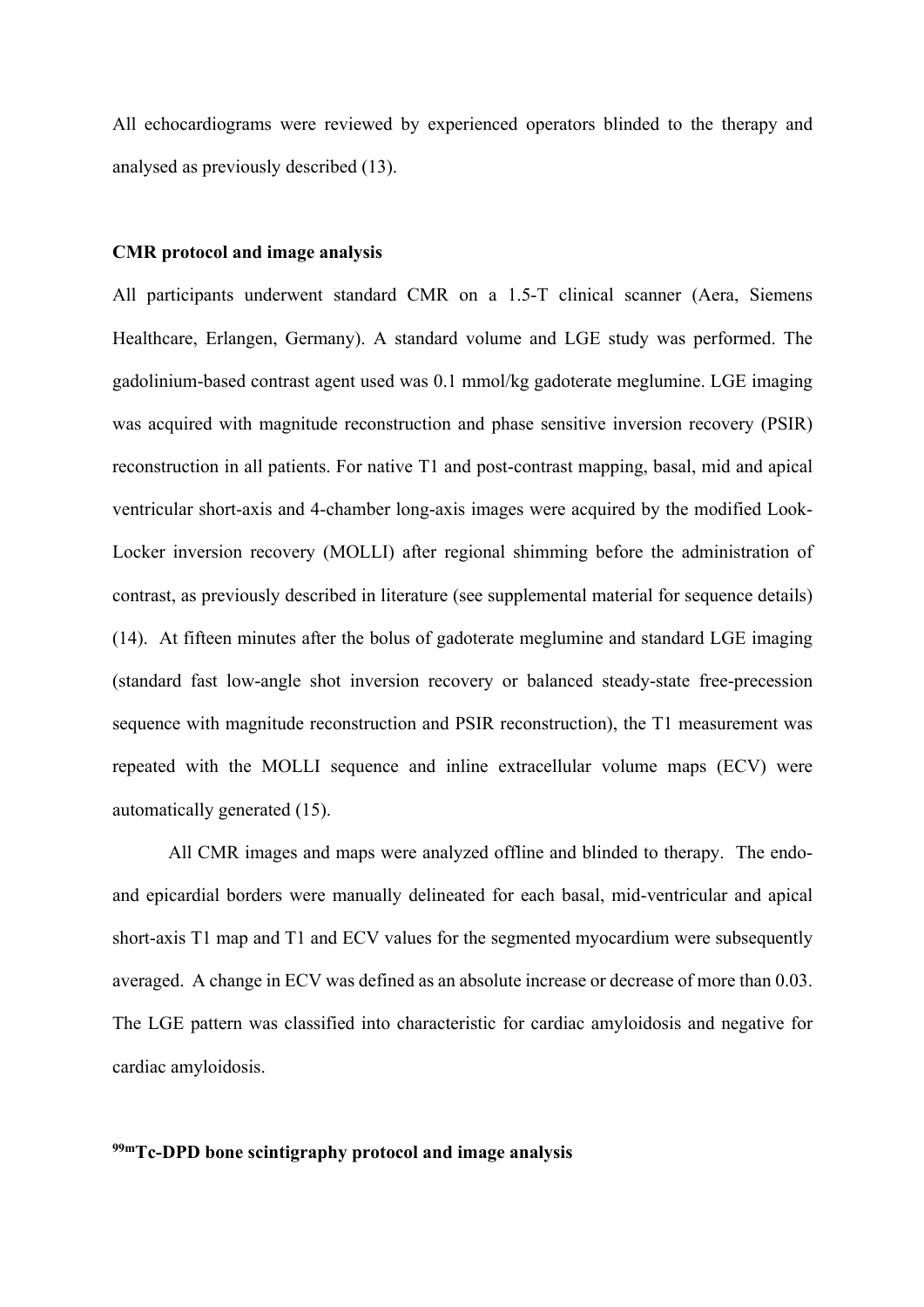Images were acquired via General Electric's (GE) Discovery NM/CT 670 hybrid gamma camera (GE Healthcare, Chicago, IL, USA). Patients were intravenously administered with approximately 700 MBq (18.9 mCi) of  $99mTc-DPD$  (Teceos®). The protocol consisted of a planar whole-body acquisition performed at 3 hours post injection followed immediately by single photon emission computed tomography (SPECT) imaging of the thorax. A low-dose, non-contrast CT scan of the heart was also performed for the purposes of attenuation correction and anatomical localization generating a volume of interest (VOI) for the whole heart. This VOI was then copied to the SPECT dataset for quantitation. Final results were expressed as percentage of injected dose, as previously described (16).

#### **Functional assessments, cardiac biomarkers and plasma TTR concentration**

N-Terminal pro-B-type natriuretic peptide was measured with an electrochemiluminescence sandwich immunoassay on the Elecsys system 2010 (Roche Diagnostics). TTR concentration was measured using Optilite Pre-Albumin assay. Six-minute walk tests were performed as per standard protocol.

# **Statistics**

The variables are presented as median and interquartile range. Baseline variables were compared in the treated and untreated patients using the non-parametric Mann Whitney U test. The median follow-up times were also compared using the Mann Whitney U test. The treatment effect at the 12-month assessment for each variable was estimated by performing a linear regression analysis with the outcome variable being the 12 month value and the explanatory variables being the baseline value of that variable, group (treated  $= 1$ , untreated  $=$ 0) and age (which was found to differ significantly between groups). The estimated regression coefficient for group in the regression analysis represented the difference in means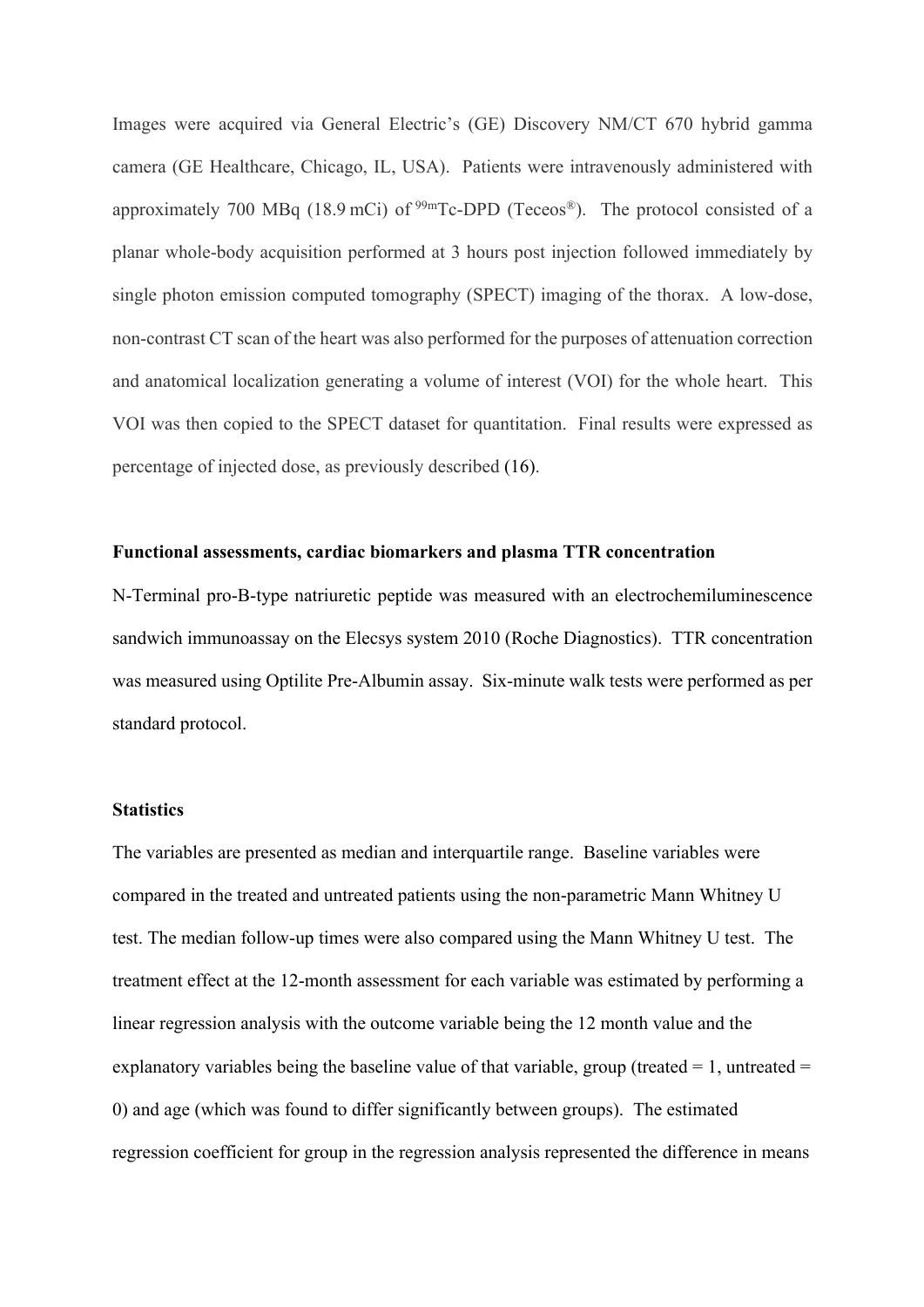(treated minus untreated) at 12 months, after adjusting for the baseline value of the variable and age. Although there is no requirement for the underlying variables to be normally distributed in a regression analysis, it is assumed that the residuals are approximately normally distributed and there is homoscedascitity. The latter assumption was checked by plotting the residuals against the predicted values, and a random scatter of points was observed in each regression analysis, indicating that the constant variance assumption was satisfied. If the residuals are not normally distributed this may affect the ensuing p-value. A regression analysis is reasonably robust to a violation of the assumption of normality of the residuals, but for any analysis in which this was questionable, consideration was given to the proximity of the p-value to the significance level, and conclusions drawn from the analysis only if the p-value was distant from the significance level.

The significance level for all hypothesis tests was taken as 0.025 to adjust for multiple testing. All data were analysed using SPSS (IBM Corp. Released 2017. IBM SPSS Statistics for Windows, Version 25.0. Armonk, NY: IBM Corp.).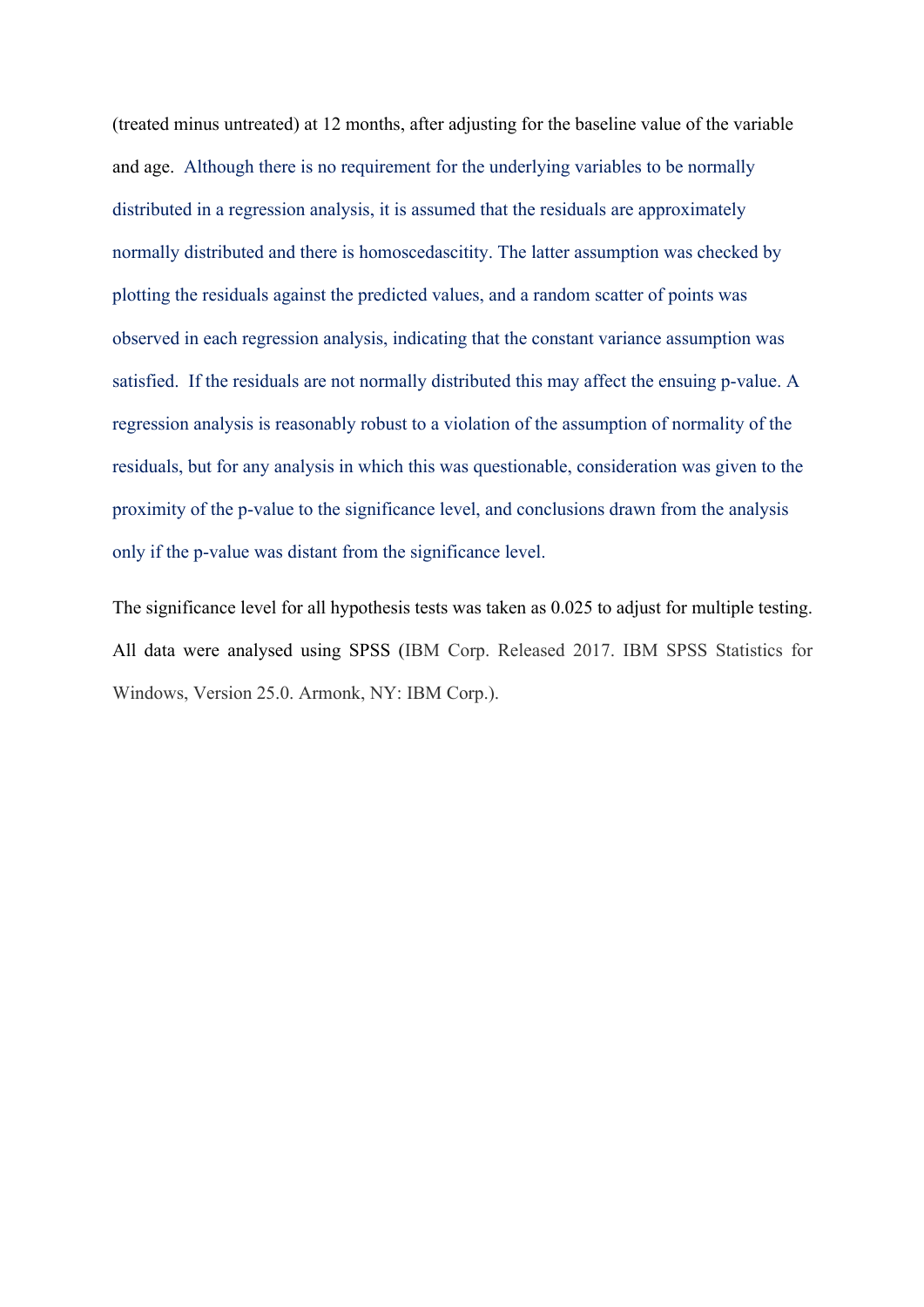#### **RESULTS**

# **Patients**

Baseline variables in the 16 treated patients and the 16 untreated patients are shown in Table 1. In the treated group, the TTR variants were T60A (p.T80A;  $n=6$ ), V30M (p.V50M;  $n=3$ ), A97S (p.A117S; n=1); and F33I (p.F53I), H90D (p.H110D), S77Y (p.S97Y), Y69F (p.Y89F), G47V (p.G67V) and D38V (p.D58V) in one case each. In the control group nine had wild-type ATTR 5 had T60A (p.T80A; n=11), one A97S (p.A117S; n=2) and one V122I (p.V142I).

Two out of 16 patients in the treatment group and 5/16 in the control group were on beta-blockers, 2/16 patients in the treatment group and 5/16 in the control group were on ACE-I/ARB and 7/16 patients in the treatment group and 8/16 in the control group were on diuretics. One patient in the treated group had a decrease in furosemide of 20 mg and two patients in the control group increased their furosemide by 20 mg during the 12 months of follow-up.

Median follow-up time among treated patients was 12.4 (IQR 8.8-13.6) months and among control subjects was  $12.3$  (IQR 9.5-13.1) months ( $p=0.8$ ).

#### **Tolerability**

Both diflunisal and patisiran were well tolerated. No patient discontinued either drug during the period of assessment. Infusion-related reactions occurred in 4 patients and were mild and self-limiting in each case. Diflunisal, a non-steroidal inflammatory drug was accompanied by prophylactic H2 receptor antagonist therapy in all cases and was not complicated by gastrointestinal bleeding in any such case. There were 8 serious adverse events (SAEs) during the period of assessment, none thought to be related to either patisiran or diflunisal.

## **Efficacy**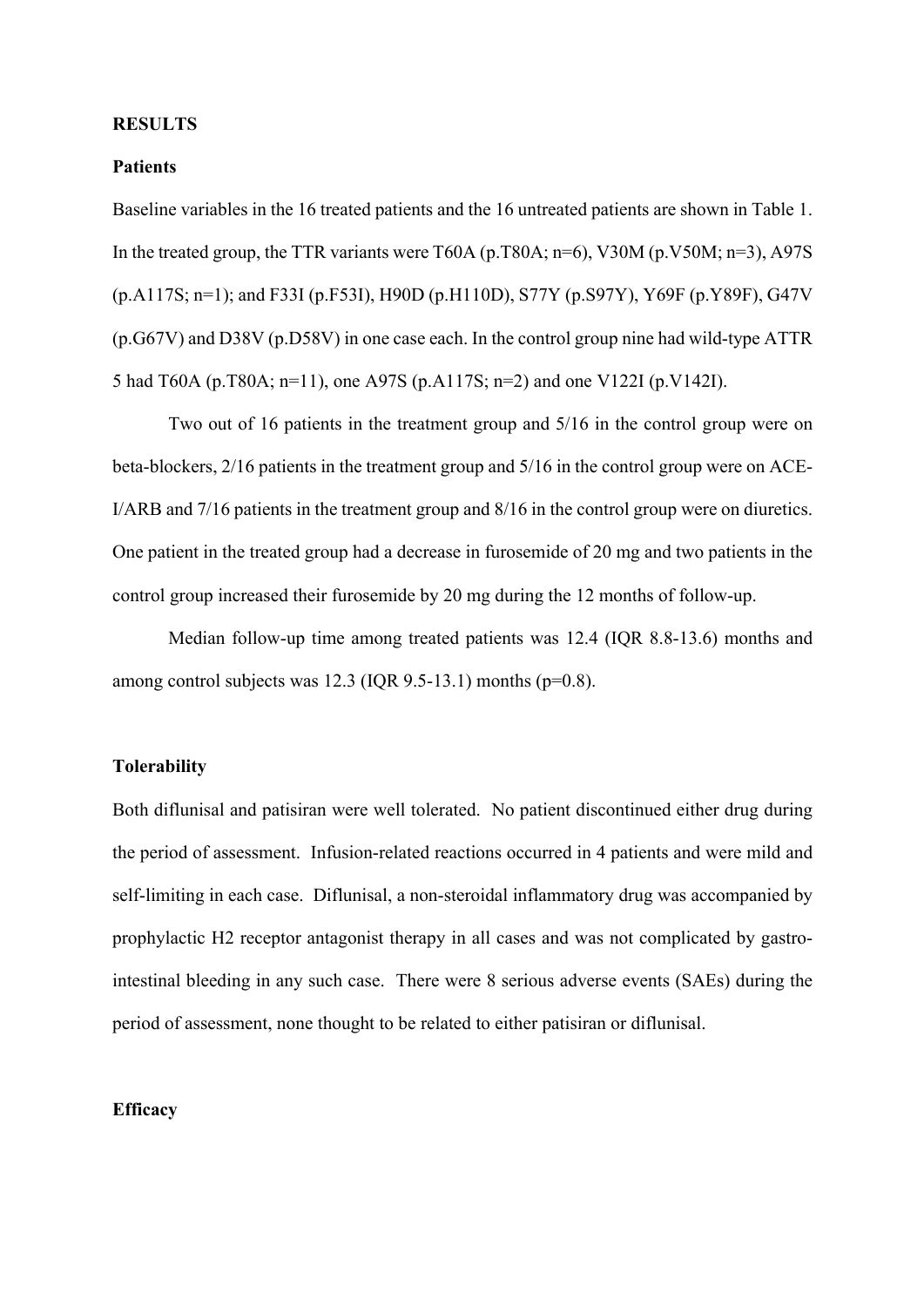Median serum TTR knockdown among treated patients was 86% (IQR 82-90%). There was no difference in percentage knockdown between patients receiving diflunisal (median 86%) and those receiving patisiran without concomitant diflunisal (median 87%; p>0.999).

Among treated patients, cardiac amyloid burden diminished in 6/16 (38%), was unchanged across the period of assessment in 7/16 (48%), and increased in 3/16 cases (19%). Among 16 control subjects, amyloid burden remained unchanged in 7/16 (44%) cases and increased in 9/16 (56%) cases. No untreated patient achieved a reduction in ECV (Figure 1A). The adjusted difference in mean ECV at 12 months in the treated and untreated groups was -6.2% (95% CI -9.5% to -3.0%), indicating that the mean in the treated group was 6.2% lower than that in the untreated group, after adjusting for baseline ECV and age (Table 2; p=0.001). There was no evidence of an association between time from baseline to follow-up CMR and reduction in ECV by linear regression analysis. There was no significant difference between the group means at 12 months in native T1 or T2. CMR findings were accompanied by a median (IQR) reduction in cardiac uptake by Tc-DPD scintigraphy of 19.6% (9.8-27.1%) in treated patients, with 15/16 (94%) showing a reduction in cardiac uptake and the remaining patient showing no change. The adjusted difference in means between the groups in NTproBNP at 12 months was -1342 ng/L (95% CI -2363 to -321), with the mean in the control group being greater than that in the treated group (Figure 1B;  $p=0.012$ ). There was a significant improvement in 6MWT in the treated group compared to the control group, with an adjusted difference in the mean 6MWT distance at 12 months of 168 meters (95% CI 57 to 280) (Figure 1C;  $p=0.004$ ). Although the PND scores were higher at baseline in the treated group (5 PND I, 6 PND II, 5 PND III) than in the control group (4 PND I, 1 PND II, 0 PND III), it is noteworthy that only 1 patient in the treated group and no patient in the untreated group changed their PND score over the 12 month assessment period.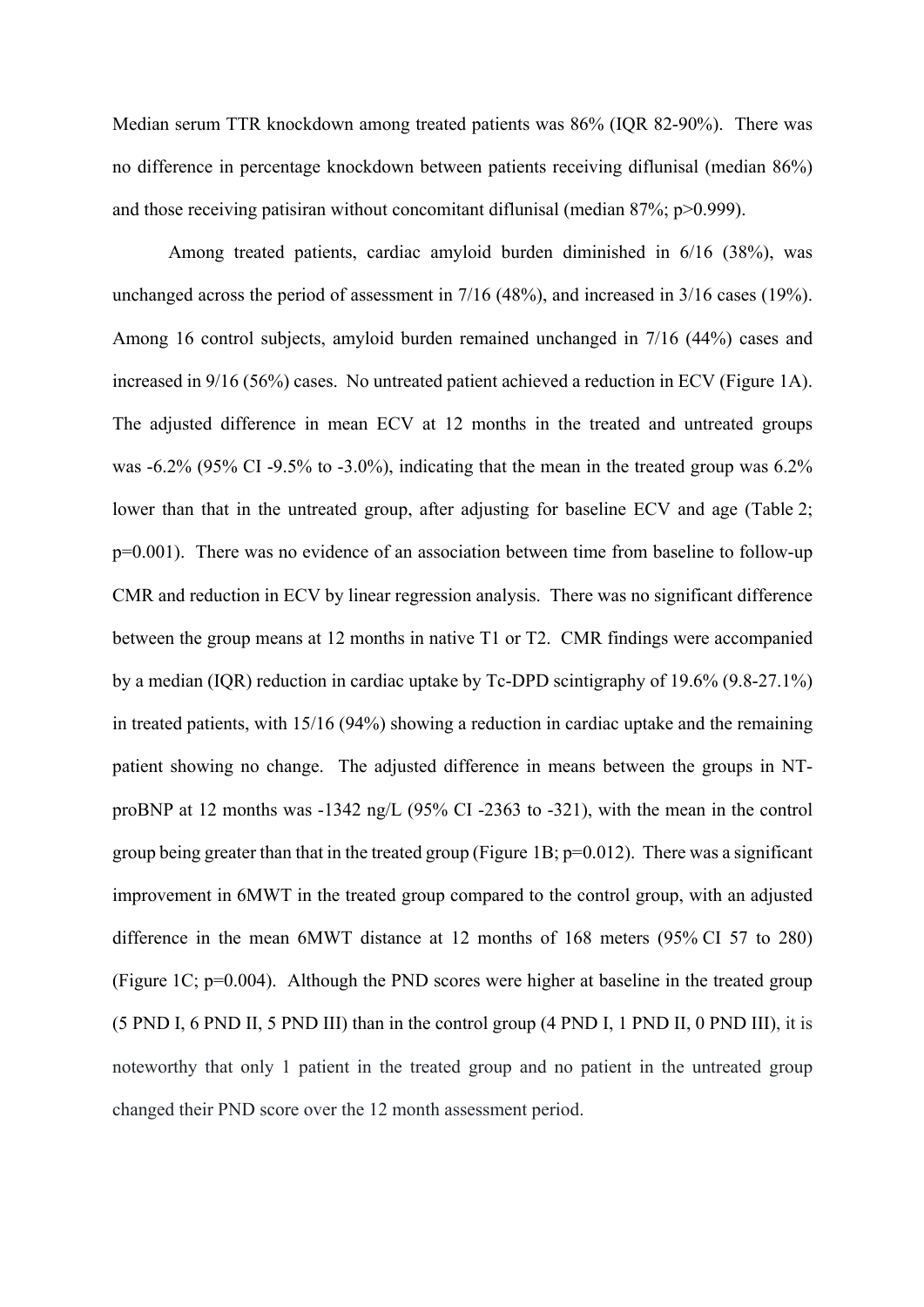Among the 16 treated patients, the adjusted difference in mean NT-proBNP at 12 months in the 6 cases with a reduction in ECV compared to the remaining 10 cases with unchanged or increased ECV was -768 ng/L (95% CI -1456 to -80), indicating that the mean NT-proBNP in 'regressors' was 768 ng/L lower than that in 'non-regressors' after adjusting for baseline NT-proBNP and age ( $p=0.032$ ). The adjusted difference in mean E/E' at 12 months in the 'regressors' and 'non-regressors' was -5.5 (95% CI -11.2 to 0.2), but did not reach statistical significance (p=0.056). There were no differences between treated 'regressors' and treated 'non-regressors' in any other imaging parameters.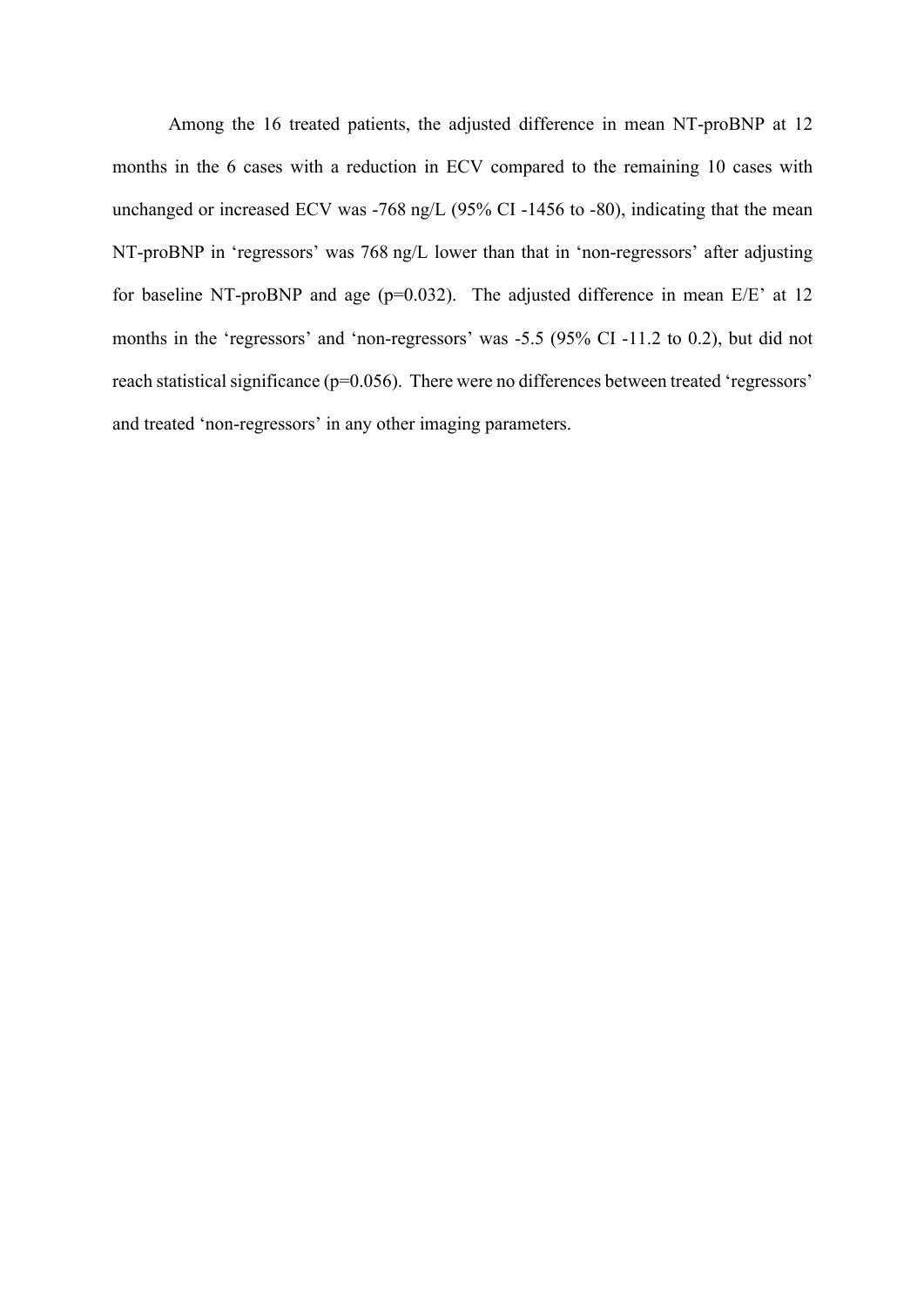#### **DISCUSSION**

This is the first demonstration of reductions in ECV in patients with ATTR-CM and provides evidence for ATTR cardiac amyloid regression. The natural history of cardiac ATTR amyloidosis in the absence of disease-modifying therapy has been well documented, and is one of inexorable amyloid accumulation culminating in death within 2-10 years (17). Remarkable recent therapeutic developments in ATTR amyloidosis have been associated with improved clinical outcomes in some patients with both ATTR-CM (18) and ATTR-PN (3). Although the mechanisms underpinning these clinical responses have not yet been identified, it seems likely that, as in other amyloidosis syndromes, the equilibrium between rate of amyloid formation and rate of amyloid clearance will have been altered by halting or slowing amyloid accumulation. Imaging evidence of cardiac organ response in amyloidosis has historically been determined by echocardiography, but significant improvement in any particular echocardiographic parameter has not been demonstrated in ATTR-CM patients treated with tafamidis whilst among those receiving patisiran, only a very marginal improvement in some echocardiographic parameters has been demonstrated (19). The emergence of advanced myocardial tissue characterization by magnetic-resonance, specifically T1 mapping with native T1 and ECV measurements has made it possible to estimate cardiac amyloid burden *in vivo* for the first time. The serial CMR studies we report here strongly suggest that regression of cardiac amyloid can occur in a proportion of patients and that disease stabilization occurs in others following treatment with patisiran and diflunisal. Whilst disease-modifying therapy was associated with an average reduction in ECV among the treated group when compared to the control group, individual responses varied substantially. Among treated patients, cardiac amyloid burden diminished in 38%, was unchanged in 48%, and increased in 19% of cases after 12 months of therapy. This is entirely consistent with other types of amyloidosis, in which the equilibrium between rate of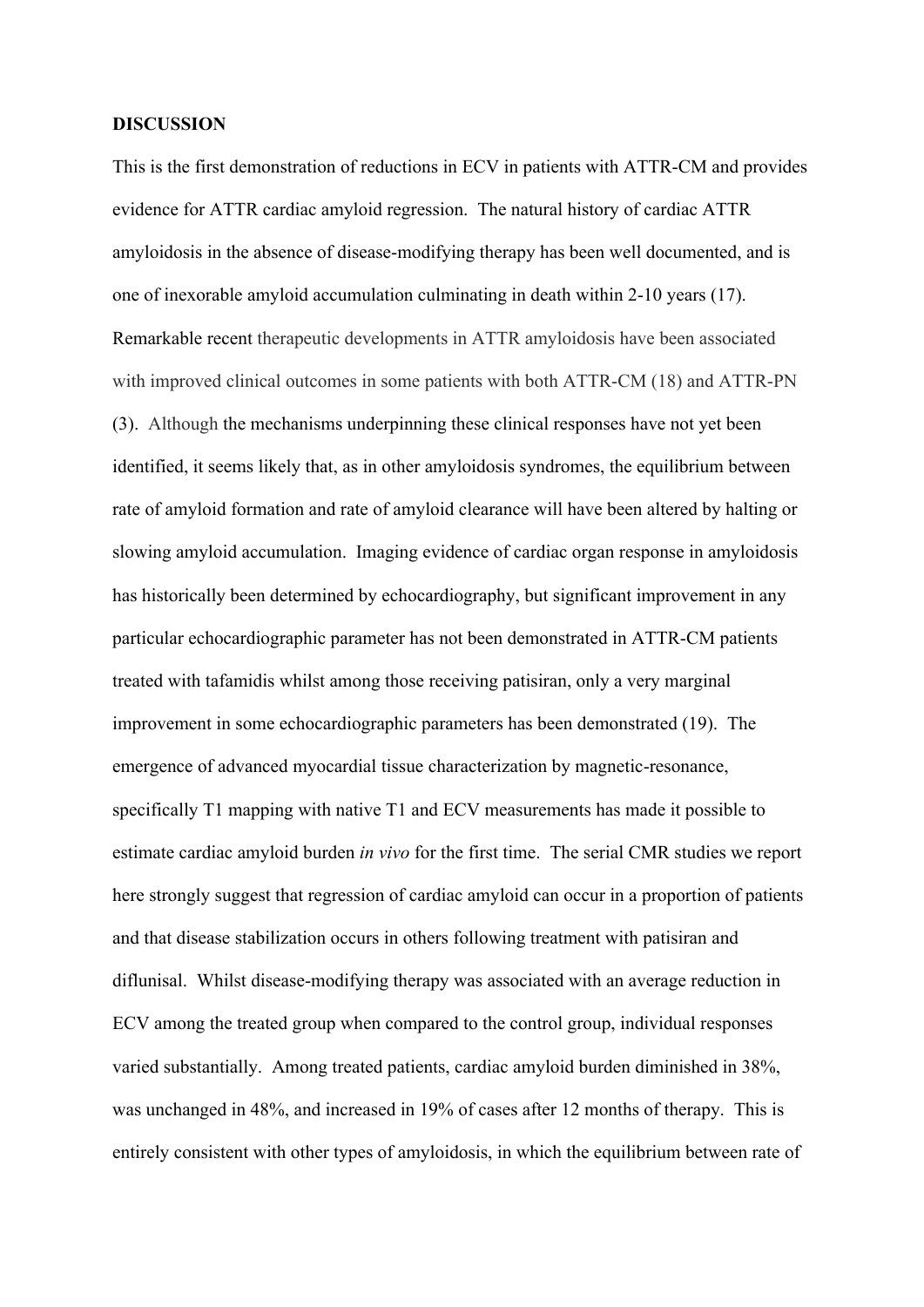amyloid accumulation and rate of amyloid regression is altered to different degrees in different individuals by therapy such that some show overall amyloid regression, others show stable amyloid deposits, and others merely show a slowing of disease progression (3,20-24). These findings only serve to highlight the importance of assessing change in amyloid burden at an individual level which is uniquely possible with CMR with T1 mapping. Whilst reduction in ECV could, in part, be related to reduction in myocardial oedema, which has been postulated to contribute to remarkably high native T1 values during phases of rapid amyloid accumulation (12), the reduction in ECV in the absence of changes in T2 and native T1 observed in this cohort of patients, provides strong evidence that this was not the case here. Similarly, it is not possible with CMR and multiparametric mapping to distinguish between increase in ECV due to amyloid or due to fibrosis. However, histological studies of cardiac and indeed extra-cardiac amyloid have consistently demonstrated very little or no fibrosis in patients with amyloidosis, particularly ATTR type (25). The same is true following histological regression of amyloid in mouse models, which is remarkable for the complete absence of fibrosis and return to normal tissue architecture (26). Furthermore, patients with cardiac AL amyloidosis who achieve a reduction in ECV following chemotherapy (27) typically have accompanying improvement in organ function, biomarkers, and functional status, supporting the histological analyses. Lastly, the degree of reduction in ECV was very extensive in some of the patients in our cohort, which one would not expect to see were it due to fibrosis alone. On the basis of all the available evidence therefore, we feel confident that the reduction in ECV is overwhelmingly likely to represent cardiac amyloid regression rather than reduction in fibrosis.

Our CMR findings are also supported by serial evaluation of NT-proBNP and 6MWT distance, although improvement in the latter is likely to have been contributed to by amyloidrelated peripheral neuropathy. The improvement in the NT-proBNP is in line with the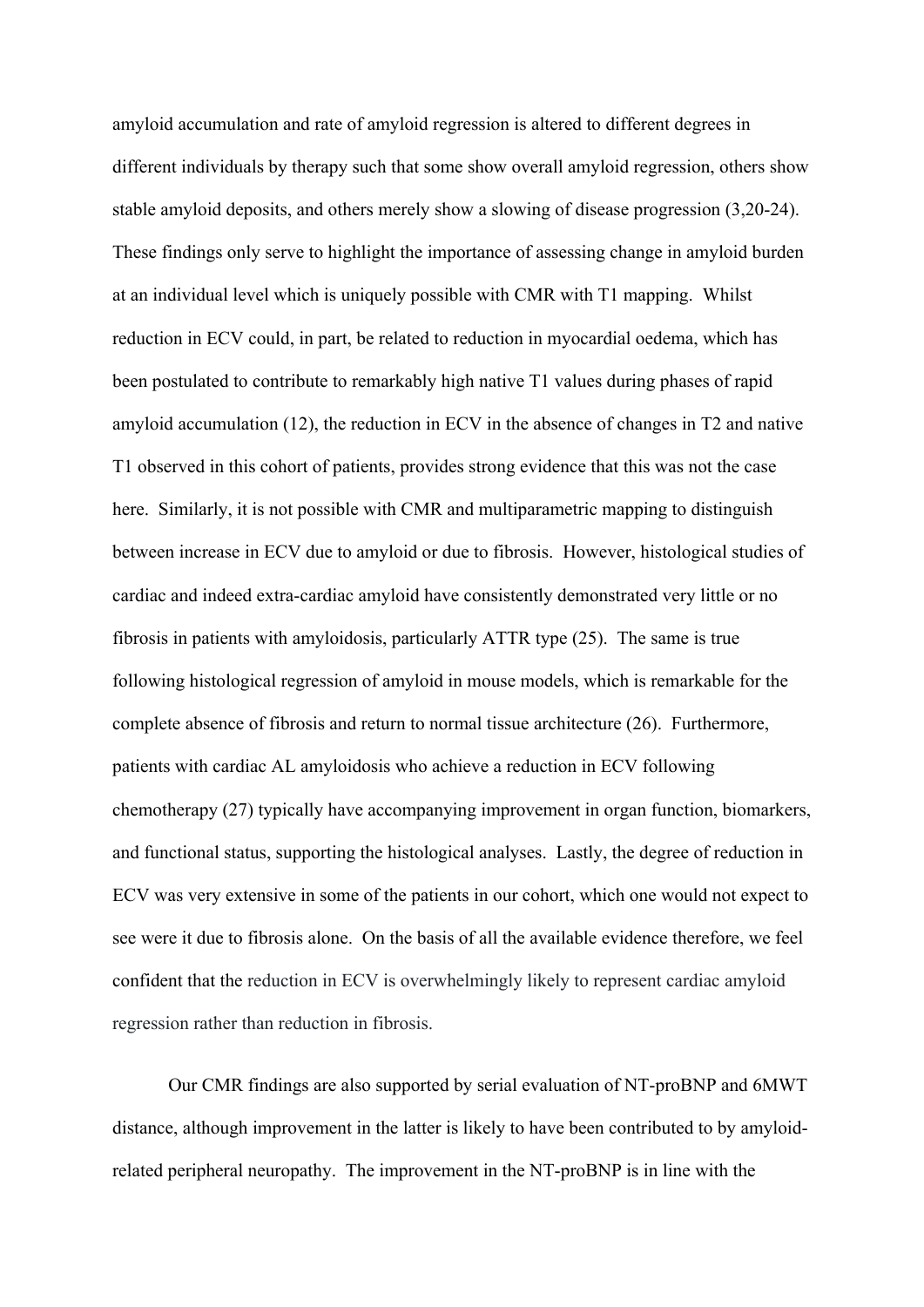published reports in patients with AL amyloidosis, where a reduction in amyloid deposition is associated with improvement in plasma NT-proBNP concentration. However, several mechanisms co-exist and may interact to influence NT-proBNP concentration, functional status (NYHA) and 6MWT distance including peripheral neuropathy, autonomic dysfunction, neuro-hormonal activation and kidney disease each of which vary between individuals depending on comorbidities, disease type and response to treatment thereby making these markers relatively non-specific. This highlights the essential requirement for a specific marker of amyloid burden to evaluate efficacy of novel therapies that specifically target ATTR amyloid production.

It is noteworthy, that all treated patients had a reduction in cardiac uptake of  $99mTc$ -DPD after 12 months of therapy apart from one in whom cardiac uptake was unchanged. Furthermore, the reduction in cardiac uptake was typically accompanied by a reduction in muscle and soft tissue uptake and a corresponding increase in bone signal as illustrated in Figure 3. However, whilst the reduction in cardiac uptake on <sup>99m</sup>Tc-DPD imaging after 12 months of therapy unequivocally indicates a biological effect of disease-modifying therapy and has never before been seen among patients undergoing serial <sup>99m</sup>Tc-DPD scintigraphy who are not receiving disease-modifying therapy (16), the authors would advise caution in interpreting such images and exclusively ascribing changes to cardiac ATTR amyloid burden in the absence of cardiac MRI or other imaging, biochemical or functional evidence of direct cardiac benefit. The dynamics and kinetics of <sup>99m</sup>Tc-DPD binding in the bones, soft tissues (including muscles) and hearts of patients with cardiac ATTR amyloidosis differ and a change in uptake in any one of these three compartments will affect the appearance and calculation of percentage cardiac uptake (16).

The ability to detect treatment response at an individual level in terms of amyloid burden has the potential to have an important impact on the management of patients with ATTR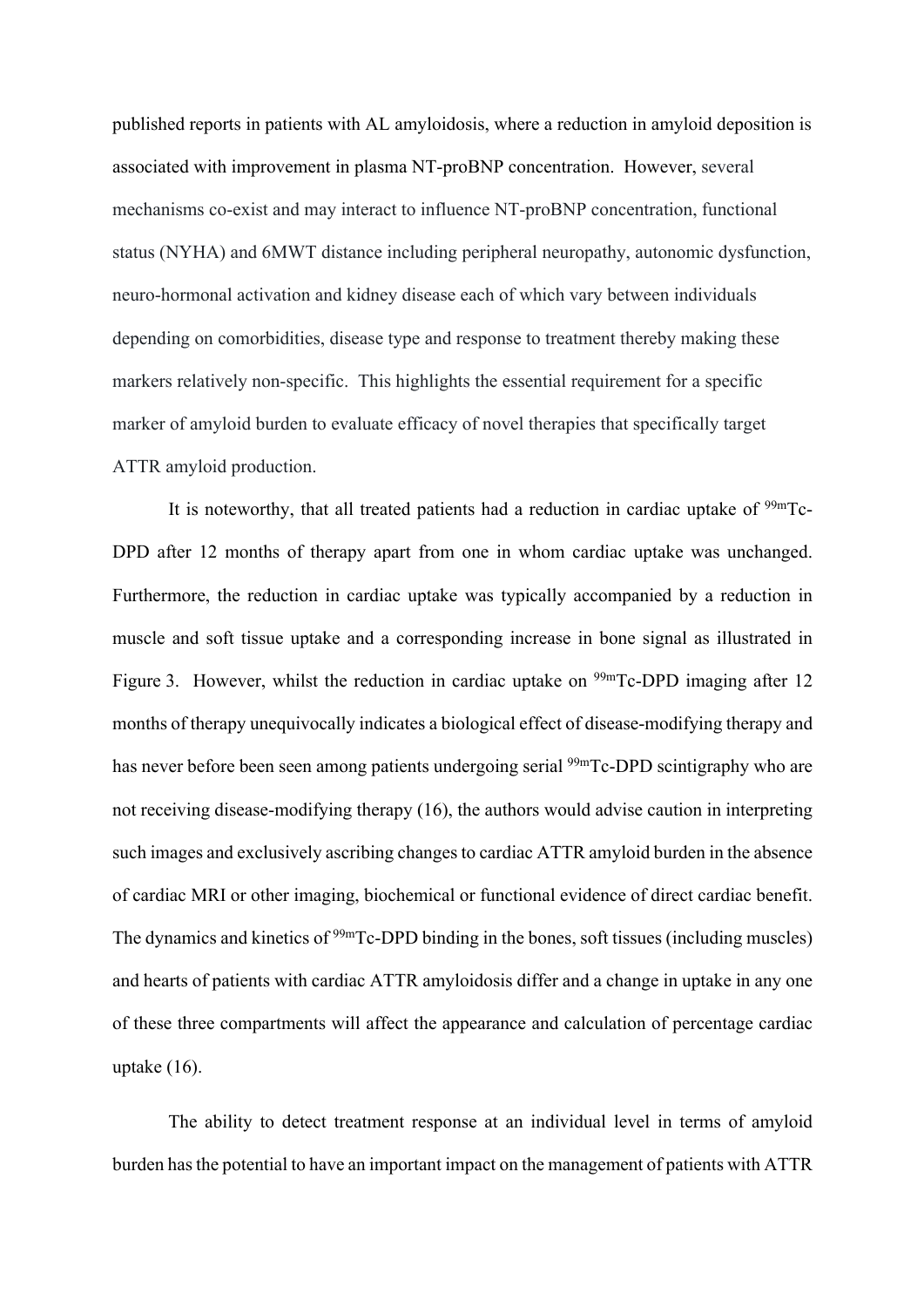amyloidosis in the near future. Several disease-modifying drugs are in late phase development and are likely to be available for ATTR-CM in the next few years; being able to evaluate individual patients' responses will be key to individualizing treatment strategies, acknowledging that long term studies are required to correlate changes in cardiac amyloid load with overall survival.

The cohort is too small to indicate the relative benefit of TTR stabilization versus TTR knockdown. One can merely postulate that the combination of knockdown and stabilization may be synergistic which would not be surprising given the need for both thyroxine binding pockets of the transthyretin tetramer to be occupied in order to achieve 'complete' tetramer stabilization *in vivo*. The relative concentration of stabilizer in relation to TTR protein in the serum is several fold higher in subjects with substantial TTR knockdown than in those who have normal serum TTR concentration. Further studies will be required to elucidate the relative benefits of each individual therapeutic modality and whether there is indeed mechanistic synergy.

In summary, we demonstrate here for the first time reductions in ECV among a proportion of patients receiving patisiran over the course of 12 months providing evidence for cardiac ATTR amyloid regression, accompanied by scintigraphic, biochemical and functional evidence of clinical benefit. Further larger studies are required to elucidate the individual variations in response to these two therapeutic modalities and the relative contribution of each to the benefit on cardiac structure and function among patients with ATTR-CM.

# **Limitations**

This study has several limitations. Only a small number of treated patients were included due to limited access to the patisiran Early Access Programme. The control group were matched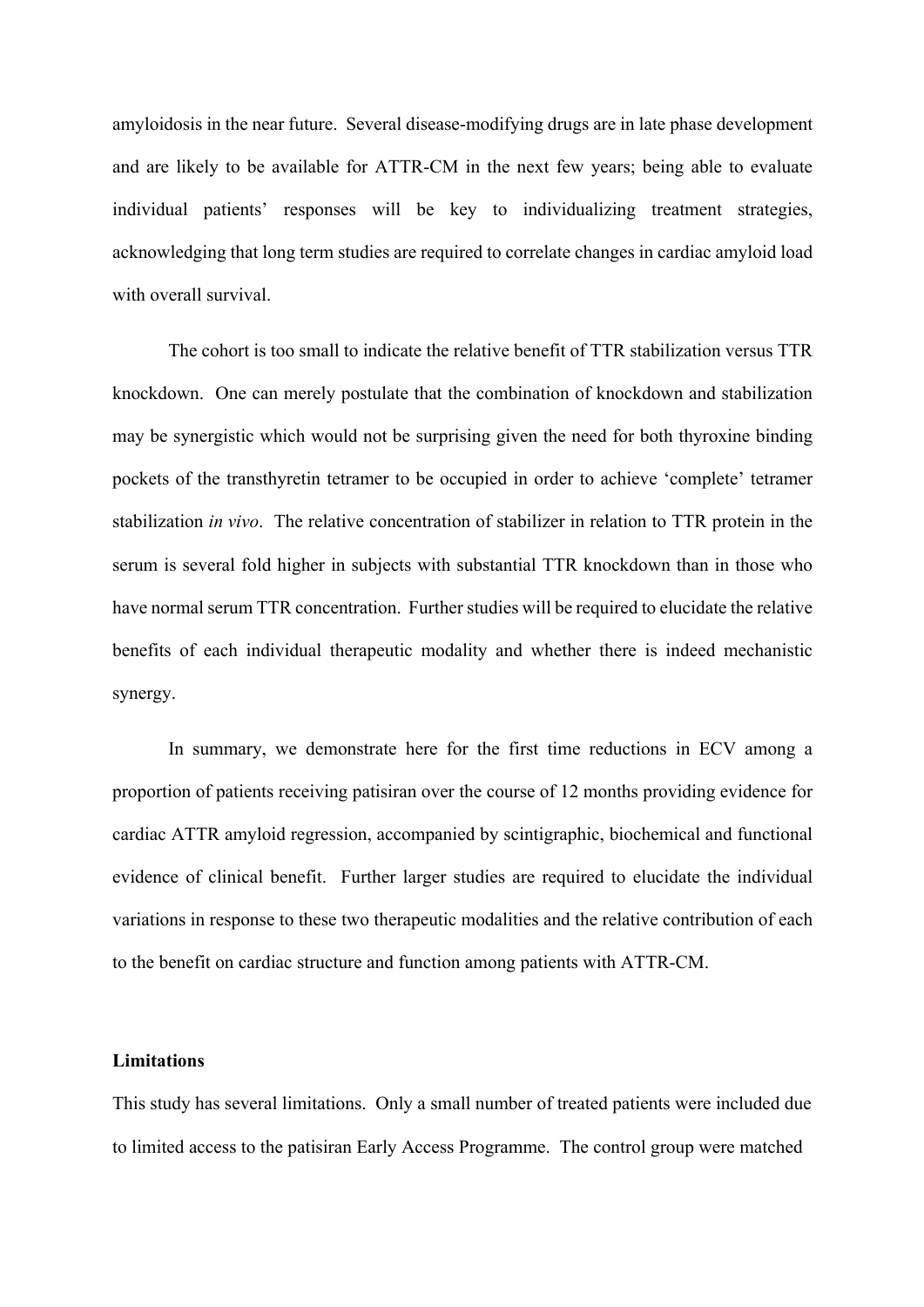to treated patients retrospectively on the basis of amyloid type and amyloid burden (ECV) by CMR at baseline. However, due to the rarity of certain mutations among the treated group, not all patients were matched for genotype, and there were statistically significant differences in age and 6MWT distance between the control and treated groups. However, to account for this, the analysis of change in ECV was adjusted for age and all comparisons were also adjusted for the baseline value of each variable. A further limitation is the absence of serial Tc-DPD scans in the control group, although it is important to highlight that reduction in cardiac uptake on serial Tc-DPD imaging has never been described (16).

#### **ACKNOWLEDGEMENTS**

We thank our many physician colleagues for referring the patients. MF, AP and JDG were responsible for conceiving the study, interpreting the results and drafting the manuscript. AMN, LC, DR, JAG, CJW, SS, TL, JM, DFH, PK and PNH were responsible for data collection and interpretation.

#### **CLINICAL PERSPECTIVES**

Competency in Medical Knowledge: Measurement of extracellular volume, easily acquired during a routine clinical CMR scan, can provide evidence for ATTR cardiac amyloid regression in patients receiving disease-modifying therapy.

Translational outlook: Future studies using CMR with ECV mapping could help to stratify individual treatment responses to the new disease-modifying therapies in patients with ATTR-CM.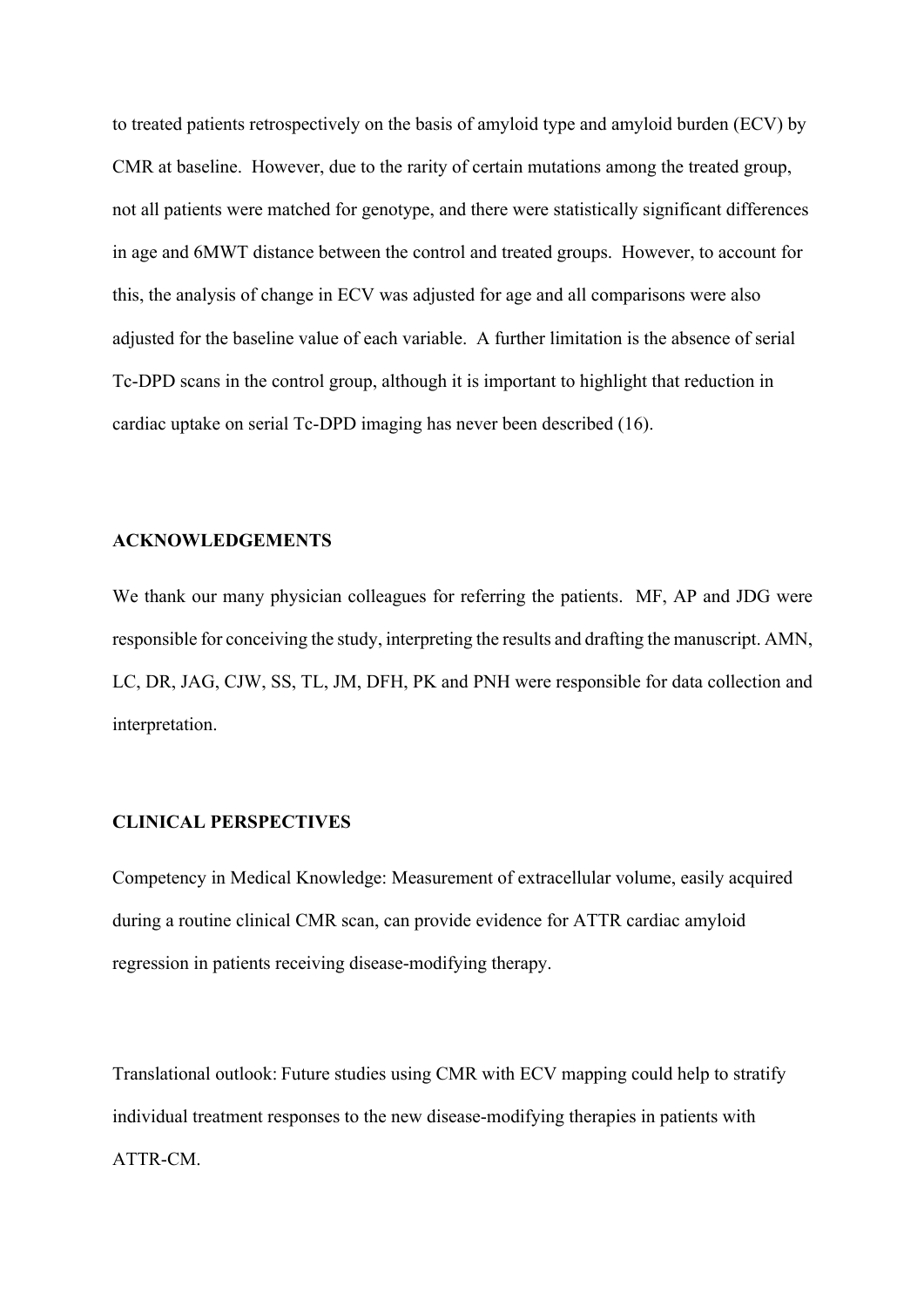patients with ATTR amyloidosis. **Characteristics | Patients on treatment Patients not on treatment P value**  Age (y)  $\begin{array}{|c|c|c|c|c|c|c|c|c|} \hline \text{62 (54;67)} & \text{69 (62;80)} & \text{0.023} \hline \end{array}$ Gender (M/F)  $\begin{array}{|c|c|c|c|c|c|c|c|} \hline \end{array}$  13/3 14/2 14/2 0.632 6MWT (m) 337(188;472) 463(362;486) 0.039 NT-proBNP (ng/L) 805 (264;2206) 1659 (587;2347) 0.402 eGFR 10.168 **Echocardiographic parameters**  $IVSd (mm)$  16 (14;17) 16 (15;17) 0.564 PWTd (mm) 16 (14;17) 16 (15;17) 16 (16) RWT 0.70 (0.67;0.82) 0.75 (0.66;0.85) 0.592 E' Lat  $(cm/s)$  0.07 (0.05;0.09) 0.06 (0.05;0.07) 0.294 E' Sept (cm/s) 0.05 (0.03;0.06) 0.04 (0.04;0.05) 0.343 E wave (cm/s)  $\begin{array}{|c|c|c|c|c|c|c|c|c|} \hline 0.73(0.60;0.90) & 0.77(0.64;1.04) & 0.346 \hline \end{array}$  A wave (cm/s) 0.67(0.47;0.85) 0.56(0.36;0.85) 0.554  $E/A$  1.03(0.75;1.64) 1.60(0.88;2.08) 0.270  $E/E'$  10.8(7.4;16.5) 13.3(9.7;18.0) 0.184 MAPSE (cm/s)  $\vert$  10(7;13)  $\vert$  9(7;10) 10.515 TAPSE (cm/s) 18(14;21) 17(13;19) 0.468 PASP (mmHg)  $36(30;42)$  43(36;46) 0.164 MCF (%)  $\vert$  0.20 (0.17;0.36) 0.17(0.14;0.23) 0.175 LS  $(\%)$  -13.7(-16;-10.5) -12.6(-15.4;10.8) 0.956 **CMR parameters** LVEDVi (mL/m2) | 77(70;81) | 75(66;81) | 0.724 LVESVi (mL/m2) 27(20;31) 31(24;41) 0.184 LAA (cm2)  $\vert$  25(23;34)  $\vert$  29(24;31)  $\vert$  0.780 RAA (cm2) 23(17;30) 24(19;30) 0.539 LV mass  $(g/m2)$   $104(88;141)$   $126(101;145)$  0.149

LVSVi (mL/m2)  $49(42;58)$   $43(38;52)$  0.184 LVEF (%) 63(59;75) 60(55;65) 0.119 MCF (%) 0.44(0.34;0.62) 0.33(0.29-0.44) 0.057 Native T1 (ms) | 1142(1105;1177) | 1124(1091;1172) | 0.515 Native T2 (ms)  $\begin{array}{|c|c|c|c|c|} \hline \text{Native T2 (ms)} & \text{S0(48;52)} & \text{S1(49;53)} & \text{S2(439)} \\ \hline \end{array}$ ECV (%) 46(43;53) 49(41;51) 0.724

**Table 1**. Baseline characteristics, biomarkers, echocardiographic and CMR parameters in

All variables are presented as median (interquartile range). NT-proBNP, N-terminal pro-brain natriuretic peptide; IVSd, interventricular septum diameter; PWTd posterior wall thickness diameter; RWT, relative wall thickness; MAPSE, mitral annular plane systolic excursion; TAPSE, tricuspid annular plane systolic excursion; PASP, pulmonary artery systolic pressure; MCF, myocardial contraction fraction; LS, longitudinal strain; LVEDVi, left ventricular end diastolic volume indexed; LVESVi, left ventricular end systolic volume indexed; LV, left ventricular; SV, stroke volume; LVEF, left ventricular ejection fraction; LA left atrium; ECV, extracellular volume.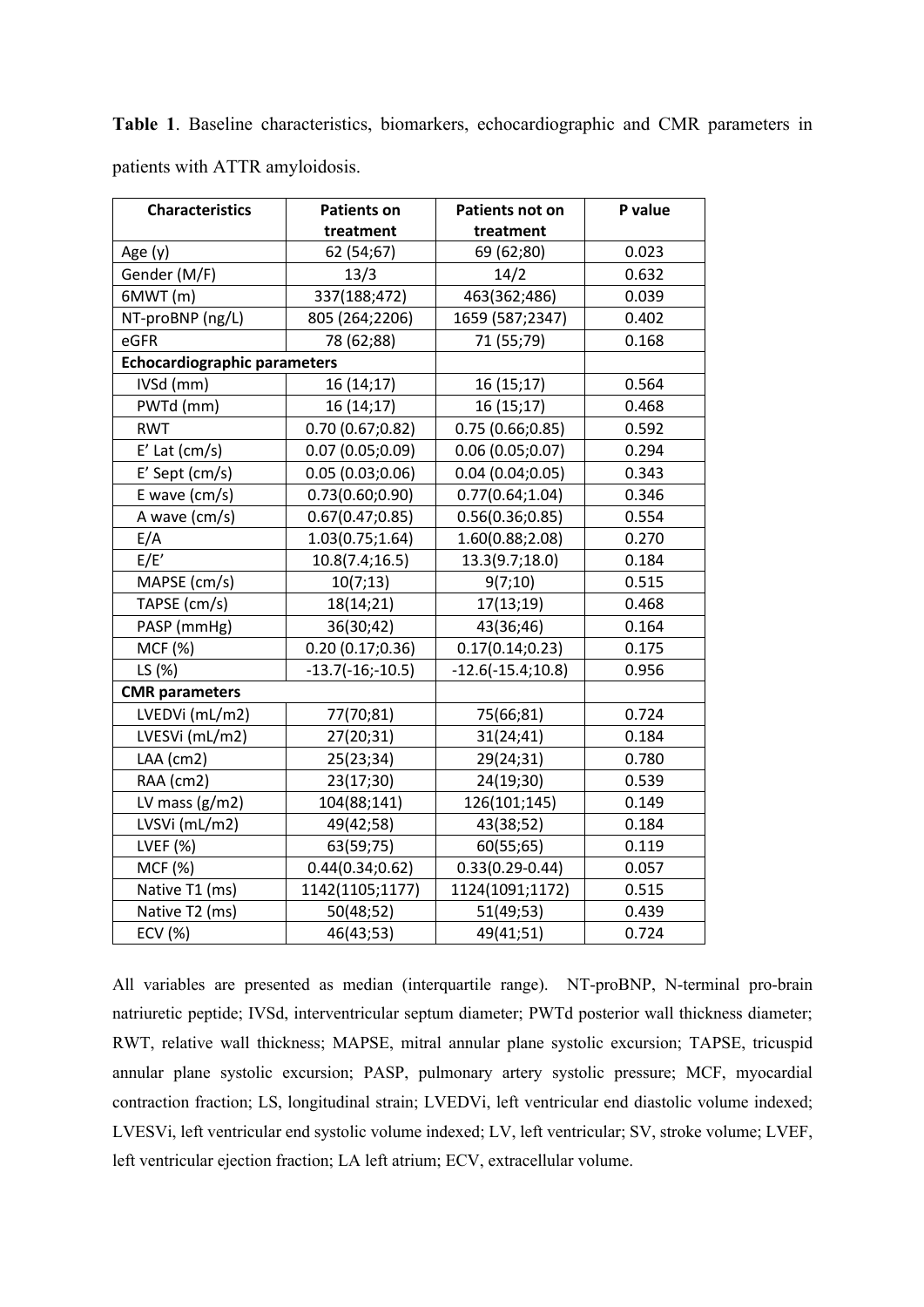| <b>Characteristics</b>              | <b>Patients on treatment</b> |                      | <b>Patients not on treatment</b> |                     | Group regression coefficient (95% CI)* | p value |  |  |  |
|-------------------------------------|------------------------------|----------------------|----------------------------------|---------------------|----------------------------------------|---------|--|--|--|
|                                     | <b>Baseline</b>              | 1 year               | <b>Baseline</b>                  | 1 year              |                                        |         |  |  |  |
| 6MWT(m)                             | 337(188;472)                 | 368(265;478)         | 463(362;486)                     | 322(184-506)        | 169 (57;280)                           | 0.004   |  |  |  |
| NT-proBNP (ng/L)                    | 805 (264;2206)               | 668(298;2076)        | 1659 (587;2347)                  | 2477(1062-4615)     | $-1343$ ( $-2364$ ; $-322$ )           | 0.012   |  |  |  |
| <b>Echocardiographic parameters</b> |                              |                      |                                  |                     |                                        |         |  |  |  |
| IVSd (mm)                           | 16(14;17)                    | 17(15;17)            | 16(15;17)                        | 16(15;18)           | $-0.093$ $(-0.840;0.653)$              | 0.799   |  |  |  |
| PWTd (mm)                           | 16(14;17)                    | 16(14;18)            | 16(15;17)                        | 16(15;18)           | $0.113 (-0.620; 0.846)$                | 0.755   |  |  |  |
| <b>RWT</b>                          | 0.70(0.67;0.82)              | 0.77(0.66;0.82)      | 0.75(0.66;0.85)                  | 0.75(0.63;0.81)     | $0.035 (-0.032; 0.102)$                | 0.297   |  |  |  |
| $E'$ Lat (cm/s)                     | 0.07(0.05;0.09)              | 0.07(0.05;0.09)      | 0.06(0.05;0.07)                  | 0.06(0.05;0.08)     | $0.002$ (-0.015;0.019)                 | 0.794   |  |  |  |
| $E'$ Sept (cm/s)                    | 0.05(0.03;0.06)              | 0.06(0.04;0.07)      | 0.04(0.04;0.05)                  | 0.04(0.04;0.05)     | $0.011 (-0.002; 0.024)$                | 0.101   |  |  |  |
| E wave $\text{(cm/s)}$              | 0.73(0.60; 0.90)             | 0.87(0.58;1.04)      | 0.77(0.64;1.04)                  | 0.84(0.65;1.11)     | $0.064$ (-0.049;0.177)                 | 0.253   |  |  |  |
| A wave (cm/s)                       | 0.67(0.47;0.85)              | 0.80(0.44;0.98)      | 0.56(0.36;0.85)                  | 0.50(0.38;0.61)     | $0.093 (-0.119) 0.304)$                | 0.371   |  |  |  |
| E/A                                 | 1.03(0.75;1.64)              | 0.98(0.69;1.53)      | 1.60(0.88; 2.08)                 | 1.67(0.97;2.23)     | $0.015 (-0.947; 0.977)$                | 0.975   |  |  |  |
| E/E'                                | 10.8(7.4;16.5)               | 11.1(9.5;14.0)       | 13.3(9.7;18.0)                   | 12.5(9.2;21.4)      | $-0.757$ $(-4.781;3.268)$              | 0.703   |  |  |  |
| MAPSE (cm/s)                        | 10(7;13)                     | 9(7;12)              | 9(7;10)                          | 8(7;11)             | $0.266$ (-1.810;2.342)                 | 0.795   |  |  |  |
| TAPSE (cm/s)                        | 18(14;21)                    | 20(14;23)            | 17(13;19)                        | 16(12;20)           | 1.631 (-1.438;4.699)                   | 0.285   |  |  |  |
| PASP (mmHg)                         | 36(30;42)                    | 37(33;39)            | 43(36;46)                        | 40(32;50)           | -7.882 (-22.005;6.242)                 | 0.239   |  |  |  |
| MCF (%)                             | 0.20(0.17;0.36)              | 0.23(0.13;0.35)      | 0.17(0.14;0.23)                  | 0.16(0.15;1.9)      | $0.49$ (-0.018;0.116)                  | 0.146   |  |  |  |
| LS (%)                              | $-13.7(-16;10.5)$            | $-12.6(-14.8,-10.6)$ | $-12.6(-15.4,-10.8)$             | $-11.1(-14.1,-8.6)$ | $-1.705$ ( $-4.500;1.089$ )            | 0.221   |  |  |  |
| <b>CMR</b> parameters               |                              |                      |                                  |                     |                                        |         |  |  |  |
| LVEDVi $(mL/m2)$                    | 77(70;81)                    | 75(67;76)            | 75(66;81)                        | 81(72;88)           | $-6.165$ $(-12.237; -0.094)$           | 0.047   |  |  |  |
| LVESVi $(mL/m2)$                    | 27(20;31)                    | 25(21;36)            | 31(24;41)                        | 37(26;42)           | $-3.275$ ( $-7.098$ ; 0.548)           | 0.090   |  |  |  |
| LA area                             | 25(23;34)                    | 26(22;30)            | 29(24;31)                        | 26(24;32)           | $-1.117(-3.806;1.572)$                 | 0.402   |  |  |  |
| RA area                             | 23(17;30)                    | 24(20;28)            | 24(19;30)                        | 26(22;29)           | $-0.831(-3.332;1.670)$                 | 0.502   |  |  |  |
| LV mass $(g/m2)$                    | 104(88;141)                  | 110(86;142)          | 126(101;145)                     | 127(111;150)        | $-3.089$ $(-20.622;14.443)$            | 0.721   |  |  |  |
| LVSVi $(mL/m2)$                     | 49(42;58)                    | 48(41;58)            | 43(38;52)                        | 46(41;55)           | $-2.009(-6.122;2.105)$                 | 0.326   |  |  |  |
| LVEF $(%)$                          | 63(59;75)                    | 63(57;73)            | 60(55;65)                        | 57(53;66)           | 1.769 (-1.756;5.294)                   | 0.313   |  |  |  |
| MCF (%)                             | 0.44(0.34;0.62)              | $0.40(0.33 - 0.56)$  | $0.33(0.29 - 0.44)$              | 0.38(0.33;0.43)     | $-0.017$ $(-0.077;0.043)$              | 0.571   |  |  |  |
| Native T1, ms                       | 1142(1105;1177)              | 1133(1102;1183)      | 1124(1091;1172)                  | 1130(1110;1167)     | $-12.355(-34.652;9.940)$               | 0.266   |  |  |  |
| Native T2, ms                       | 50(48;52)                    | 50(49;52)            | 51(49;53)                        | 51(50;54)           | $0.268(-1.710; 2.245)$                 | 0.783   |  |  |  |

**Table 2.** Biomarkers, echocardiographic and CMR changes over time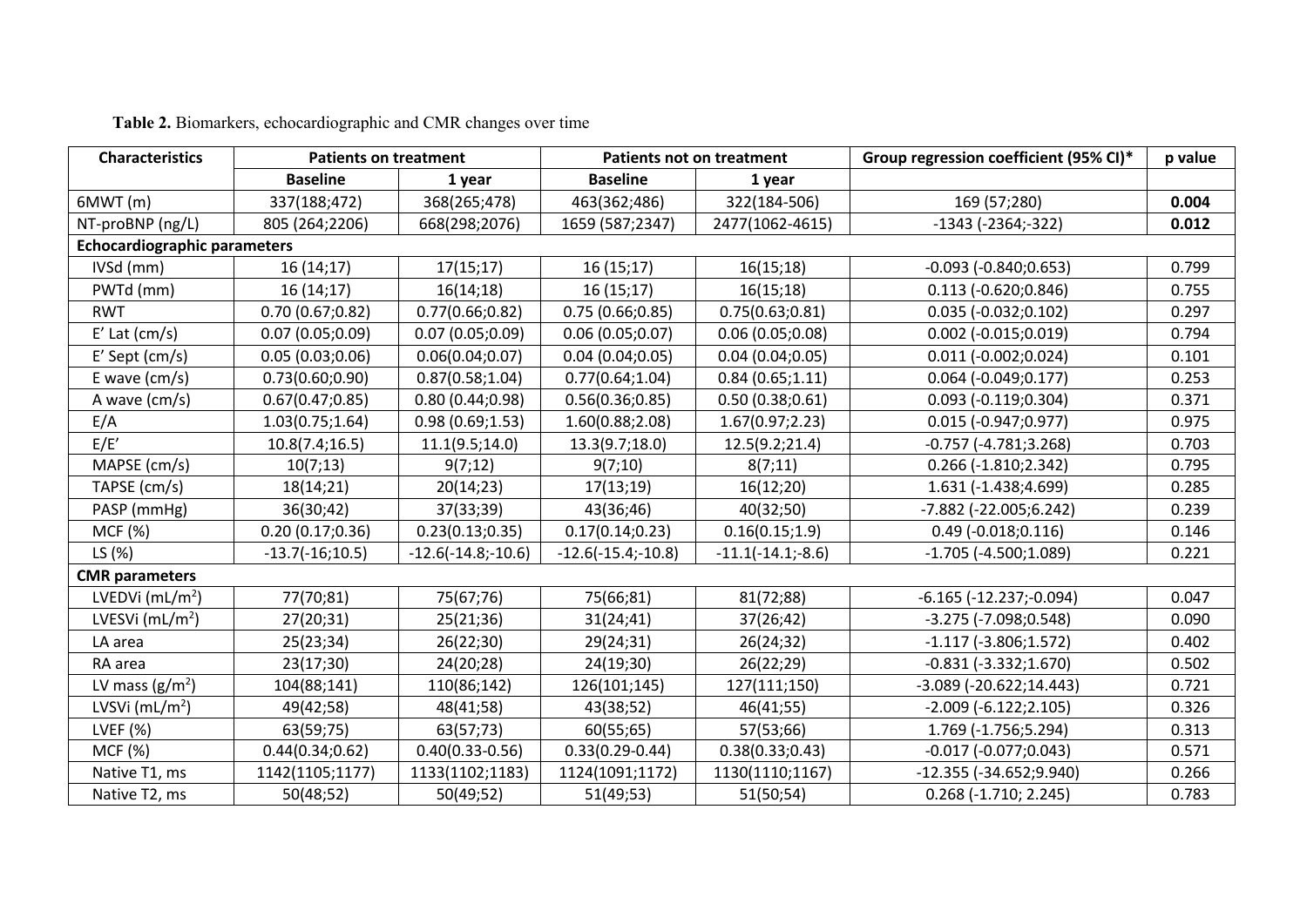| $\sim$<br>/ (%)<br>- -<br>-- | $\cdots$<br>46143.53<br>т  ју<br>r L J | $ \sim$<br>48(41:51)<br>. | $\sim$<br>49641.5 | 53(46:58) | $-3.0$<br>-<br>v.z<br><u>.</u> | 0.001 |
|------------------------------|----------------------------------------|---------------------------|-------------------|-----------|--------------------------------|-------|

All variables are presented as median (interquartile range).  $*$  - Group regression coefficient represents the adjusted mean difference between groups at 1 year. NT-proBNP, N-terminal pro-brain natriuretic peptide; IVSd, interventricular septum diameter; PWTd posterior wall thickness diameter; RWT, relative wall thickness; MAPSE, mitral annular plane systolic excursion; TAPSE, tricuspid annular plane systolic excursion; PASP, pulmonary artery systolic pressure; MCF, myocardial contraction fraction; LS, longitudinal strain; LVEDVi, left ventricular end diastolic volume indexed; LVESVi, left ventricular end systolic volume indexed; LV, left ventricular; SV, stroke volume; LVEF, left ventricular ejection fraction; LA left atrium; ECV, extracellular volume.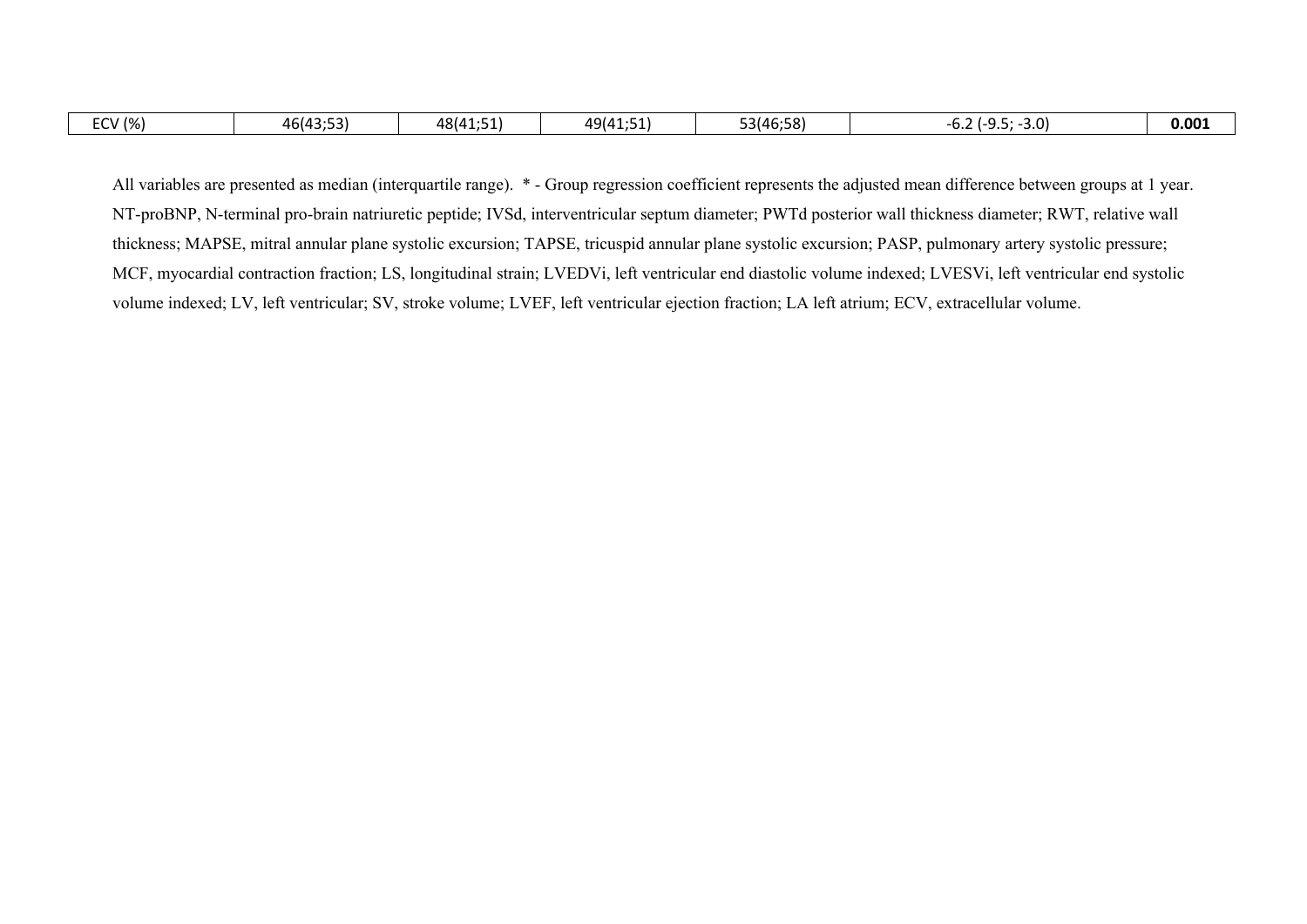# **FIGURES**

**Figure 1**. Change in extracellular volume, NT-proBNP and 6-minute walking test. Dotplots comparing change from baseline to 12 months among treated and untreated patients (solid horizontal lines represent group medians). A) Change in extracellular volume (p=0.001; Mann Whitney U test); B) Change in NT-proBNP comcentration (p<0.001; Mann Whitney U test); C) Change in 6-minute walk test distance (p<0.005; Mann Whitney U test)

**Figure 2.** ECV maps showing reduction with treatment. ECV maps (from left to write: four-chamber, basal, mid and apical short axis) of a patient at baseline (upper panels) and 12 months after treatment (lower panels).

**Figure 3.** 99mTc-DPD scans showing changes in cardiac soft tissue and bone uptake. Serial planar anterior whole body <sup>99m</sup>Tc-DPD scans taken 12 months apart in a patient receiving diflunisal and patisiran. At baseline (left) there is extensive cardiac (large arrow) and soft tissue uptake with attenuated bone uptake (small arrow). At 12 months (right), there is an unequivocal reduction in cardiac and soft tissue uptake with a corresponding increase in bone uptake, particularly evident in the long bones.

**Central illustration.** Cardiac amyloid regression. Cardiac biopsies showing TTR amyloid, serial planar anterior whole body 99mTc-DPD scans and ECV maps showing cardiac amyloid regression in a patient receiving diflunisal and patisiran.